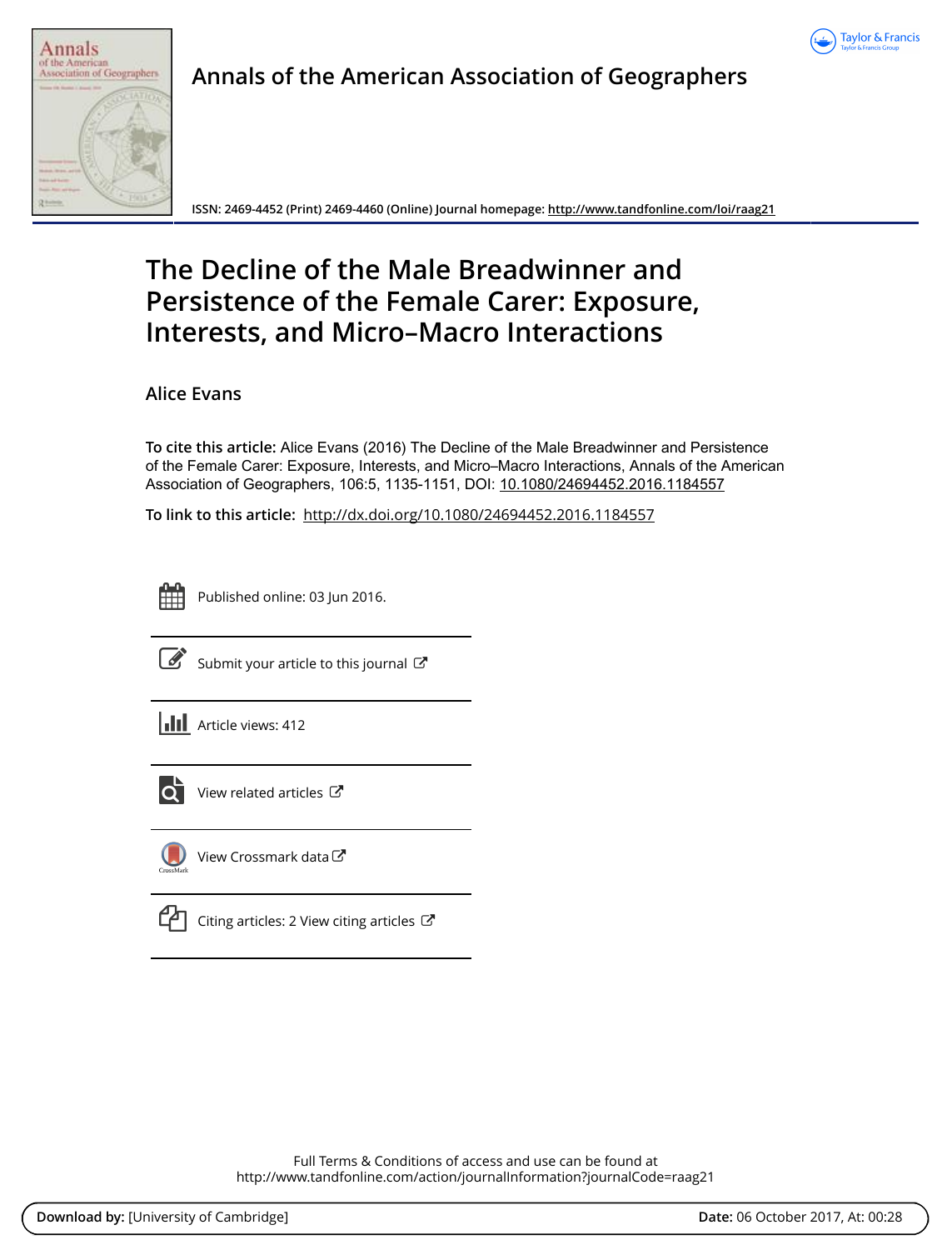# The Decline of the Male Breadwinner and Persistence of the Female Carer: Exposure, Interests, and Micro–Macro Interactions

Alice Evans

Department of Geography, University of Cambridge

Although female labor force participation is rising across the world, men's share of unpaid care work has not increased commensurately. Why has there been a major change in one domain of gender relations yet marked continuity in another? This article tries to answer this question by doing three slightly unusual things. It uses the same theoretical concepts (exposure and interests) to analyze change and continuity across different domains of gender relations. It examines long-term processes of social change through ethnographic (rather than social survey) data from Zambia. Additionally, it explores commonalities in the Global North and South—thereby bringing together silos of knowledge. The argument is that flexibility in gender divisions of labor increases when there is a shift in both interests and exposure. This has occurred in the case of paid work: A decline in men's incomes and job security has led many to regard women's employment as advantageous. The resulting critical mass of women performing socially valued, masculine roles seems to have undermined gender ideologies, relating to competence and status—fostering a positive feedback loop. Few people are exposed to men sharing care work, however, as this mostly occurs in private spaces. Accordingly, many assume that such practices are neither common nor socially accepted. These norm perceptions furnish men with selfinterested reasons to shun housework. These micro- and macrolevel interactions perpetuate asymmetric flexibility in gender divisions of labor. Key Words: care work, gender, gender divisions of labor, paid work, sub-Saharan Africa.

尽管全球女性劳动力正在增加,但男性对于不给薪的照护工作之分担却未相对增加。为什麽在性别 关係的一个范畴中有了巨大的改变,在另一个范畴中却显示出持续性呢?本文试着藉由从事三件稍 微不寻常的事来回答上述问题。本文运用相同的理论概念(显露与利益)来分析不同性别关係范畴 中的改变与持续。本文透过来自赞比亚的民族志(而非社会调查)数据来检视社会变迁的长期过 程。此外,本文探讨全球北方与南方的相同性——藉此汇集知识的孤岛。本文主张,当利益与显露 同时有了转换时,性别劳动分工的弹性便会增加。而这发生在给薪工作的案例中:男性所得和工作 安全的降低,使得许多人将女性就业视为具有优势。其所造成的展演社会所重视的男性气概角色的 女性达到了临界值,似乎降低了有关能力和身份的性别意识形态——打造了正向的回馈循环。但鲜 少有人接触分担照护工作的男性,因其大部份发生于私领域中。于是,许多人预设此般行为不但不 常见,更不被社会所接受。这些规范认知,提供了男性迴避家务工作的自利理由。这些微观与巨观 的互动,让性别劳动分工中的不对称弹性得以续存。 关键词: 照护工作,性别,性别劳动分工,给 薪工作,撒哈拉以南的非洲。

Aunque la participacion de la fuerza laboral femenina esta aumentando en todo el mundo, la cuota de los varones en labores hogareñas no remuneradas no se ha incrementado proporcionalmente. ¿Por qué ha ocurrido un cambio notable en un sector de las relaciones de genero en tanto se mantiene una marcada continuidad en el otro? Este artıculo trata de responder a esta pregunta haciendo tres cosas ligeramente inusuales. Se utilizan los mismos conceptos teóricos (exposición e intereses) para analizar el cambio y la continuidad a través de diferentes dominios de las relaciones de genero. Mas que basandose en estudios sociales, el artıculo examina en Zambia procesos de cambio social a largo termino por medio de datos demograficos. Adicionalmente, se exploran características compartidas en el Norte Global y en el Sur Global—para juntar de esa manera silos de conocimiento. El argumento es que la flexibilidad de las divisiones de trabajo por genero se incrementa cuando se presenta un cambio de intereses y exposicion. Esto ha ocurrido en el caso del trabajo remunerado: Una reduccion en los ingresos y seguridad en el trabajo de los varones ha llevado a muchos a considerar como ventajoso el empleo de las mujeres. La masa crítica resultante de mujeres que se ocupan desempeñando papeles masculinos socialmente valiosos parece haber socavado ideologías de género relacionadas con competencia y estatus—estimulando una vuelta positiva de retroalimentacion. Sin embargo, muy poca gente puede constatar que tanto trabajo familiar no remunerado comparten los varones por cuanto esto generalmente ocurre en espacios privados.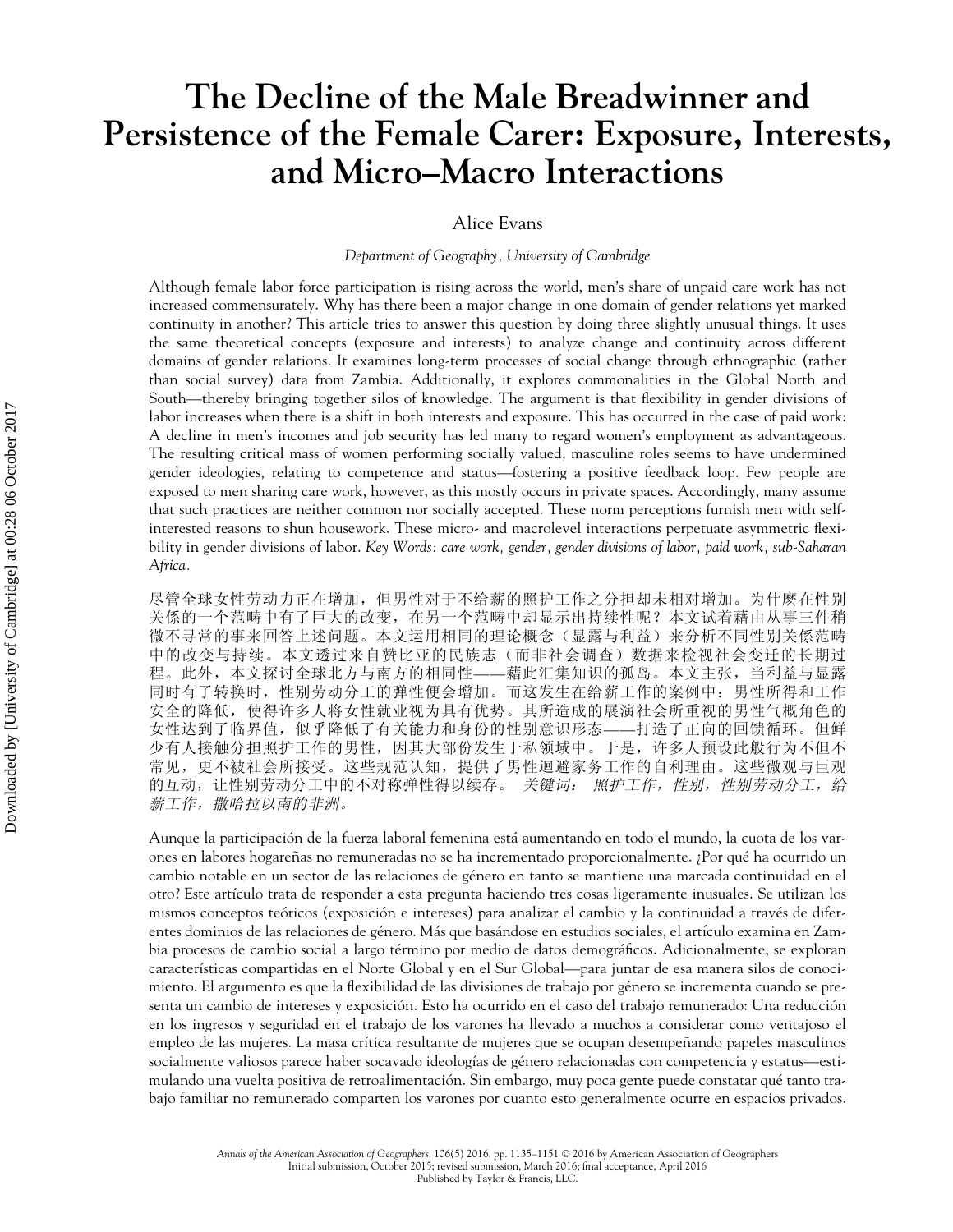#### 1136 Evans

En consecuencia, muchos asumen que tales practicas no son ni comunes ni socialmente aceptadas. Percepciones normativas de este tipo proveen a los varones con razones acomodadas a su propio interes para rehuir el trabajo domestico. Estas interacciones a niveles micro y macro perpetuan la flexibilidad asimetrica de las divisiones del trabajo por género. Palabras clave: trabajo social, género, divisiones laborales por género, trabajo remunerado, Africa subsahariana.

This article examines a global phenomenon—the<br>asymmetry of growing flexibility in gender divi-<br>sions of labor—and aims to build on the rich<br>geographical literature on gender and work (Moser asymmetry of growing flexibility in gender divisions of labor—and aims to build on the rich geographical literature on gender and work (Moser and Holland 1997; McDowell 2001; McDowell et al. 2005; Chant 2007; P. England 2010; Lachance-Grzela and Bouchard 2010; Gerson 2011; Ansell, Tsoeu, and Hajdu 2015). First, whereas other geographers have emphasized the importance of ideological factors, I seek to sharpen our conceptualizations: distinguishing between internalized ideologies and norm perceptions.<sup>1</sup> Second, higher level abstraction to two theoretical concepts (exposure and interests) enables me to compare, contrast, and learn from change and continuity in two different domains. Why is there growing support for female employment but not an equitable redistribution of care work? Moreover, what does rising female employment tell us about the drivers of (and prospects for) sharing care work? Third, I explore micro–macro interconnections between individual psychologies and wider socioeconomic forces (reflecting the relational turn in geography).

These issues are explored by analyzing ethnographic data from Zambia. This is an apt case study, as there has recently been significant (albeit asymmetric) rupture to the British colonial ideology of male breadwinner and female housewife. Further, there is a wealth of historical anthropological research (Powdermaker 1962; Epstein 1981; Ferguson 1999), enabling an investigation of long-term change and continuity in gender ideologies and practices. Drawing on such data, this article seeks to identify commonalities and differences in the Global North and South. At present, the paucity of comparative work that learns from both high- and low-income countries intellectually blinkers us to shared and also country-specific drivers of change and continuity. I seek to dismantle these unhelpful North–South silos. This reflects a progressive, postcolonial trend within geography, to develop theory through Southern experiences (Jarvis, Kantor, and Cloke 2009; Robinson 2011).

This article is structured as follows. It first presents the central theoretical debates. It then describes my methodology and introduces the Zambian case study. Worsening economic security (a shift in perceived interests) has led people to regard women's paid work as advantageous. The resulting critical mass of women in paid work signals that other people now regard women as suited to socially valued roles. This appears to have shifted norm perceptions and amplified female labor force participation—fostering a positive feedback loop. No such changes—in perceived interests or exposure—have occurred for unpaid care work, however (i.e., cooking, cleaning, collecting water, caring for children as well as the sick and elderly). Although men are more likely to share care work if they are exposed to such practices, such exposure is uncommon due to its privacy<sup>2</sup> as well as countervailing interests, emanating from norm perceptions and lopsided marriage markets. By illustrating these micro–macro-level interactions and asymmetries, this article seeks to contribute to our collective understanding of a global phenomenon: unidirectional growing flexibility in gender divisions of labor. The empirical data also enable me to make a broader theoretical contribution, illustrating the significance, heterogeneity, and malleability of individuals' norm perceptions (which differs from macrolevel conceptualizations of social norms).

#### Debating Change and Continuity

This section outlines contrasting perspectives on the causes of change and continuity in gender divisions of labor. Key questions concern the individuallevel psychologies that perpetuate or potentially disrupt gender divisions of labor, as well as how they are influenced by macrolevel dynamics.

One possibility is that men and women conform to gender divisions of labor because they perceive this as in their self-interest. For the purposes of this article, interests are subjective: whatever fulfills someone's desires. For instance, wives might be reluctant to bargain for an egalitarian redistribution of care work for fear it would jeopardize the economic security secured through marriage (as argued by Kabeer 1994; Agarwal 1997).

Compliance might also stem from self-interested concerns about how one will be perceived by others. Unpaid care work is often devalued, considered low status and feminine, symbolizing deference to the male household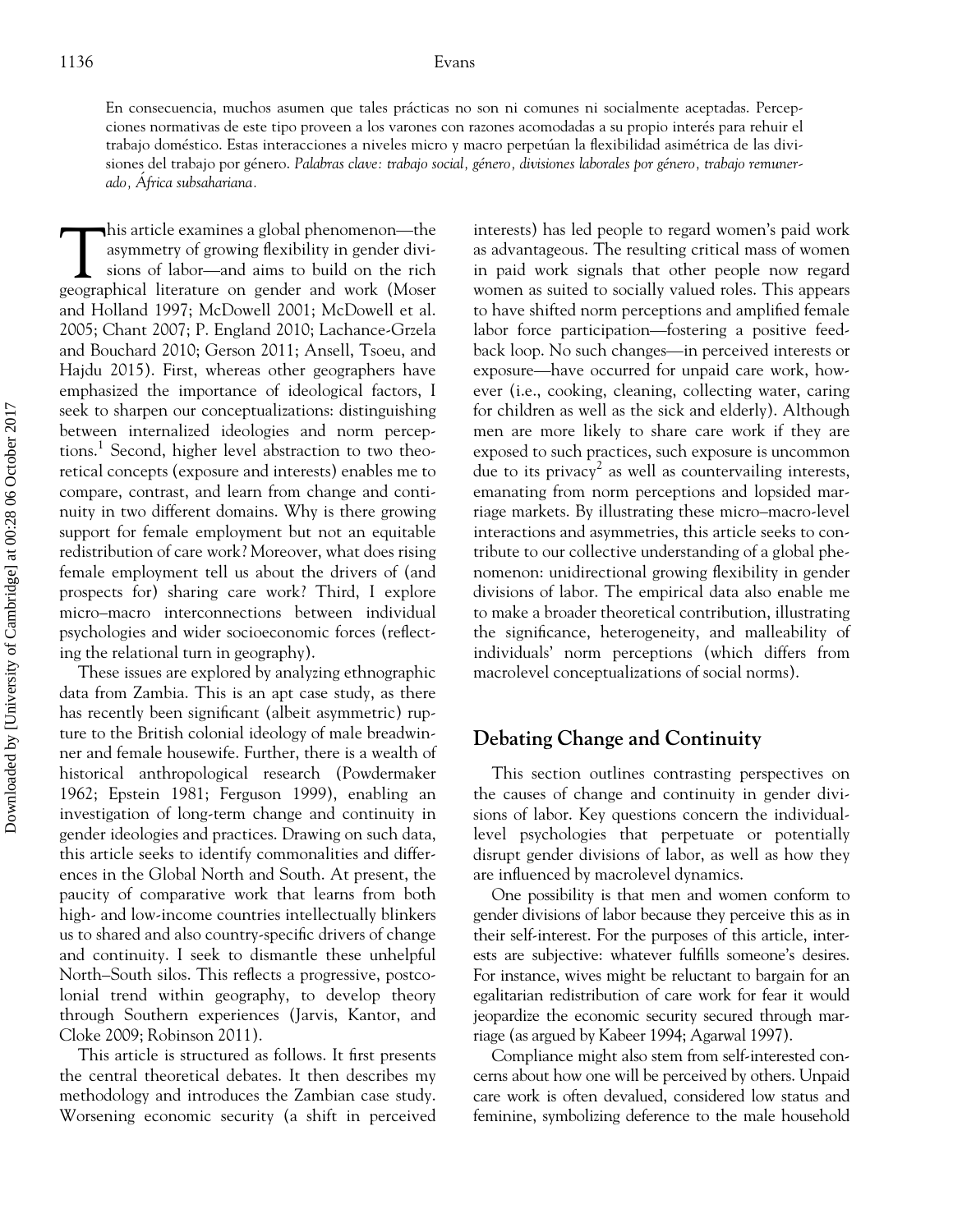head (Agarwal 1997; Slegh et al. 2013; van den Berg et al. 2013). Men who take time off to undertake unpaid care work could suffer a loss in lifetime earnings and social respect (as illustrated by a wealth of research from the United States, e.g., Croft, Schmader, and Block 2015; even in Sweden managers are seldom perceived as supportive; e.g., Allard, Haas, and Hwang 2011; but see also Thao [2014] on growing acceptance of stay-at-home fathers in rural Vietnam). Concerns about norm perceptions might thus furnish men and women with self-interested reasons to shun care work (as suggested by P. England [2010] and Simpson [2005] for Zambia and the United States alike). Men's self-interested concerns to assert their masculinity by abstaining from "feminine" activities could be heightened by their difficulties in performing masculinity through breadwinning (see Silberschmidt 1999; Chant 2002; Tichenor 2005; Legerski and Cornwall 2010, on Latin America, Kenya, and the United States). According to this interest-based explanation, gender divisions of labor will only shift when norm perceptions change (such that care work is no longer widely regarded as feminine) or when compliance with norm perceptions is no longer perceived as advantageous.<sup>3</sup>

Besides interests, gender divisions of labor could persist due to unquestioned acceptance. They might be regarded as "natural" and unalterable (as Crehan [1997] observed in northwestern Zambia). This could stem from insufficient exposure to egalitarian alternatives. By seeing men and women performing roles of disparate social value, people might come to assume that men are typically more competent in socially valued domains and more suited to privileged positions (as Ridgeway [2011]; and Croft, Schmader, and Block [2015] argue for the United States). Observation of sex-differentiated practices might reinforce gender stereotypes, relating to competence and status. Change thus requires exposure to egalitarian practices and discourses.

Although interests and exposure constitute two contending hypotheses with distinct policy implications, they are not mutually exclusive. Because individual psychologies are shaped by both beliefs (developed through exposure) and desires, it seems improbable that attitudes toward care work could be entirely determined by either one. Having found empirical support for both hypotheses, Bolzendahl and Myers (2004) called for more research exploring their interactions over the long term: How do shifts in perceived interests change practices and amplify exposure to egalitarian alternatives? This article seeks to answer this question through ethnographic research: listening to people's life histories (as called for by Lachance-Grzela and Bouchard 2010).

Another query to be examined in this article concerns which kind of exposure is most significant in reshaping gender divisions of labor. We know—from research in Chile, India, Mexico, South Africa, the United States, and Zambia—that early exposure to paternal care-giving can enable men to realize the benefits of flexibility in gender divisions of labor, become accustomed to such practices, and question prescriptive gender stereotypes (Cunningham 2001; Simpson 2005; Kato-Wallace et al. 2014). But how important is firsthand exposure to counterstereotypical behavior? Can those without it come to adopt more egalitarian practices through gender sensitization? Can unpaid care work be reframed and discursively degendered, such that men do not fear discrimination and stigma (as suggested by Croft, Schmader, and Block 2015)? Would it help to make caregiving part of the formal curriculum—as recommended by State of the World's Fathers (Levtov et al. 2015)? Studies in Rwanda and South Africa suggest that small-scale, participatory projects can increase men's share of care work (Slegh et al. 2013; van den Berg et al. 2013). But what happens when these interventions are scaled up? To contribute to this literature, this article seeks to identify which kinds of exposure encourage flexibility in gender divisions of labor in the Zambian Copperbelt.

Another aim of this article is to link micro- and macrolevel variables, revealing intersections across geographical scales (as called for by Nagar et al. 2002; Coltrane 2010; Lachance-Grzela and Bouchard 2010). The broader context impacts individuals' perceived self-interest, as it shapes the socioeconomic consequences of their decisions. When considering how to distribute care work, families are likely influenced by financial considerations emanating from workplace inflexibility, child care affordability, and parental leave. These have all been shown to mediate the effects of individual-level characteristics (e.g., gender beliefs and income) on care work distribution (Fuwa and Cohen 2007; Gerson 2011).

Social norms might also be significant—as indicated by cross-national research in high-income countries. For instance, work in marriage tends to be more equally distributed in countries where divorce is more widely practiced and accepted (Yodanis 2005) and where more women are in parliament (Ruppanner 2010). Further, in more gender-egalitarian societies (as measured by the World Economic Forum's Gender Gap Index), women are more likely to perceive inequitable divisions of labor as unfair (Greenstein 2009). This quantitative research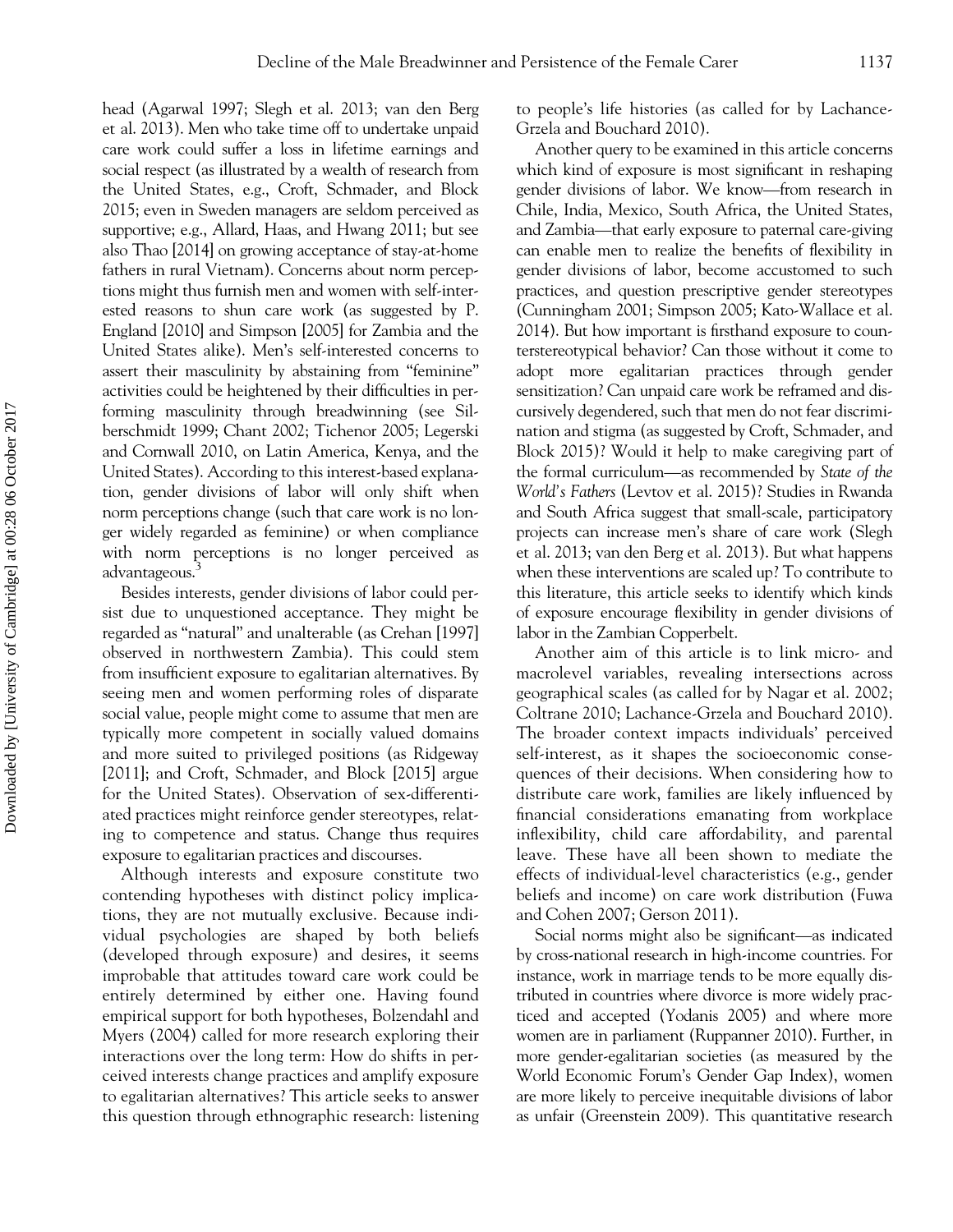raises a question about causality: Why are individual couples' domestic arrangements affected by women's aggregate shares of professional and political positions (as measured by the Gender Empowerment Measure [GEM] and the Gender Gap Index) and other people's views of divorce?

I suggest that one way the macro and the micro are connected is by norm perceptions. This term refers to an individual's perceptions of the attitudinal and behavioral norms in their societies (Tankard and Paluck 2016). These include assumptions about the gender stereotypes endorsed and enforced by others in their society. These stereotypes might be either descriptive (e.g., women are naturally better at care work) or prescriptive (women should perform care work). Whereas other theorists (e.g., Lee 2002; Fuwa 2004; McDowell et al. 2005; Yodanis 2005; Brickell and Chant 2010; Brickell 2014; Ansell, Tsoeu, and Hajdu 2015) typically conceptualize social norms as macrolevel phenomena, I focus on an individual's perceptions of them because it is only through individual psychologies that the macrolevel phenomenon becomes causally efficacious, influencing individual behavior. I argue that norm perceptions are learned by exposure. Through observation and personal experience, individuals discover which behaviors are widely practiced and supported in their communities. They come to anticipate that they will be praised according to the extent to which they conform to norm perceptions for their presumed sex category. Their exposure thus shapes their norm perceptions, which in turn affect their perceived interests—for social respect.

Importantly, norm perceptions are conceptually distinct from internalized gender stereotypes. A man night privately critique gender stereotypes prescribing

Table 1. Detailed life histories, participants grouped by occupational category.

|                         | Female | Male          | Unemployed |
|-------------------------|--------|---------------|------------|
| Health care worker      |        |               |            |
| Homemaker               |        |               |            |
| Politician              |        |               | 5          |
| Professional/managerial |        |               | 3          |
| Service worker          |        |               | っ          |
| Skilled manual worker,  |        | $\mathcal{P}$ | 13         |
| in a stereotypically    |        |               |            |
| Student                 | 5      |               | 6          |
| Teacher                 |        |               |            |
| Trader                  | 14     |               | 19         |
| Unemployed              |        |               | 2          |
| Total                   |        |               | 58         |

inequitable divisions of labor yet nonetheless conform due to self-interested concerns about how he will be perceived and treated by others. This distinction—between individual norm perceptions and internalized gender stereotypes—could explain Fuwa's (2004) finding that wives with egalitarian attitudes toward housework are more able to secure an equitable distribution of that labor if they live in high-GEM-scoring countries. Perhaps exposure to a critical mass of women in prestigious (historically male-dominated) positions in employment and politics shapes a woman's norm perceptions. It might lead her to believe that she will not be negatively judged for deviating from gender divisions of labor. Accordingly, she might not perceive an egalitarian redistribution of housework to be against her interests. The concept of norm perceptions thus allows us to connect changes in individual psychologies to macrolevel variables, as well as interests and exposure.

This article seeks to contribute to geographical research by examining the macro- and microlevel drivers of change and continuity in gender ideologies and practices. Drawing on ethnographic research in Zambia, it argues that worsening economic security has led people to regard female labor force participation as advantageous and thereby amplified exposure to women doing men's work but not vice versa. Through this case study, it endeavors to make a theoretical contribution, demonstrating the significance, heterogeneity, and malleability of individuals' norm perceptions. These beliefs seem strongly influenced by firsthand exposure to flexibility in gender divisions of labor (or lack thereof), rather than abstract discourses of gender equality. Participants more exposed to men sharing care work tended to presume that others would not condemn such behavior. If norm perceptions are heterogeneous, malleable, and causally efficacious on behavior, it appears analytically important to focus on these rather than the more conventional (singular, macrolevel) "social norms."

#### Methods

This article is based on sixteen months of ethnographic research in Kitwe, the largest city in the Zambian Copperbelt, in 2010 and 2011, and in rural Luapula in 2015. Although the rural study informs my background understanding,<sup>4</sup> this analysis draws on the urban sample: fifty-eight detailed life histories (see Table 1), as well as group discussions and observation of a further 200 participants.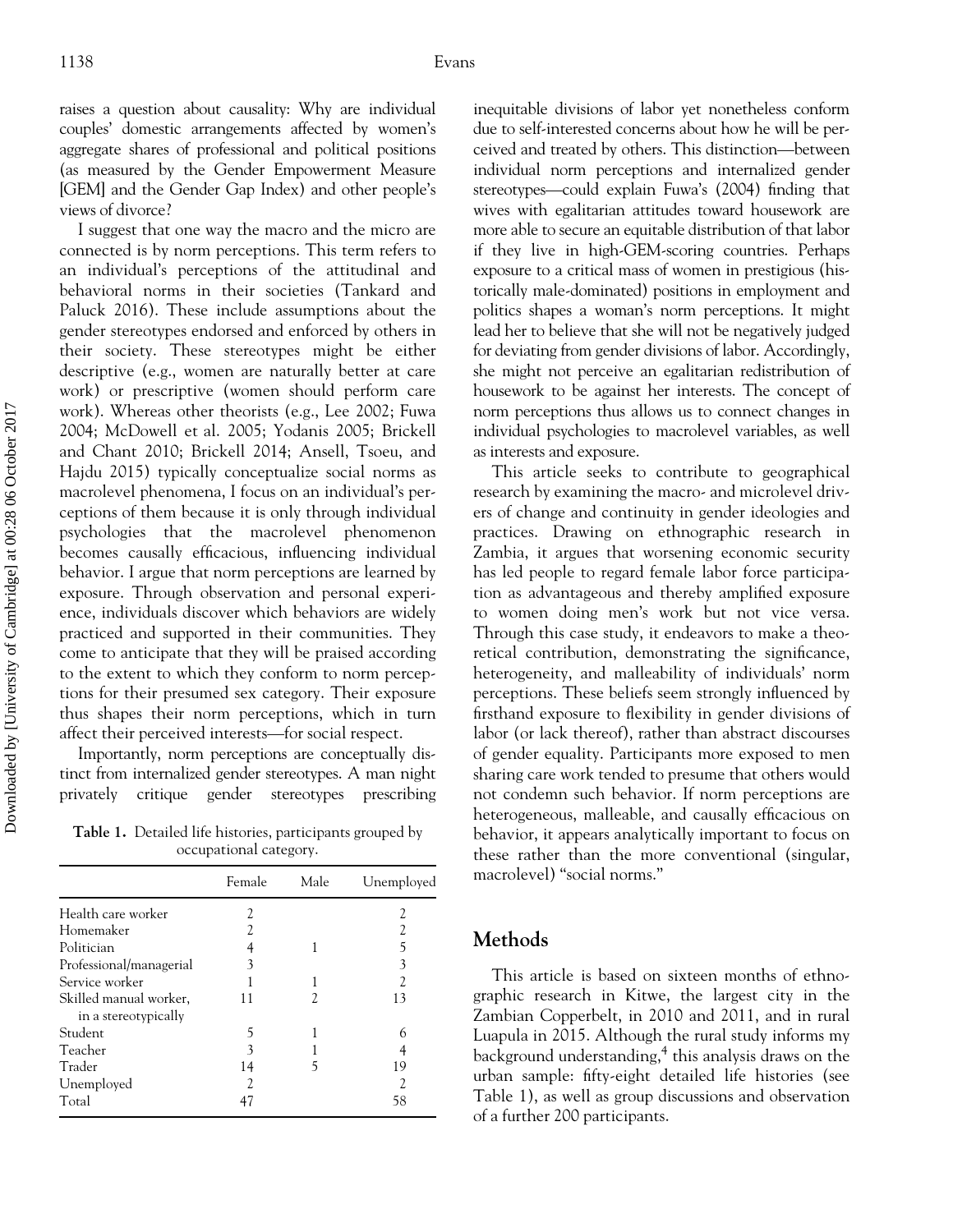My snowballed sample included men and women from across the socioeconomic and generational spectrum (ages ranging from fifteen to sixty), with differing experiences and gender beliefs: both those who ostensibly rejected and also those who endorsed flexibility in gender divisions of labor. Participants were invited to narrate their experiences and identify key influences, shaping their ideologies and practices. We communicated in Bemba, the local language (in which I am fluent). Names have been changed to preserve anonymity; some are prefixed with "Bana" (meaning "mother of") if participants introduced themselves in this way.

I opted for qualitative methods to investigate the causes of the statistical associations recorded by others in this field. I sought to understand why cultural context is important: how it shapes gender beliefs and interests. Interviews have their own limitations, of course revealing only how people present themselves and their communities at that particular moment, as influenced by the researcher's perceived identity and agenda. To portray themselves as adhering to norm perceptions, group discussants might have underreported flexibility in gender divisions of labor. That said, exaggerated conservativism does not fit with many participants' expressed support for women's participation in employment and politics. Yet, given concerns about group influence, I also facilitated individual interviews. Here, too, though, self-portrayals might have been misleading. Perhaps they feigned agreement with egalitarian gender beliefs I might have been assumed to hold—perhaps because such discourses are promoted by white, Western donors or because I inadvertently signaled enthusiasm for particular responses.

Feigned egalitarianism, however, does not seem entirely plausible for four reasons. First, in narrating their life histories, participants seemed keen to tell me their stories about Zambia. They appeared to enjoy our discussions partly because they were talking about their own lives. Second, participants often expressed views contrary to my own: extolling marriage, childbearing, and heteronormativity and devaluing care work. Third, when I did mention some aspects of my own life (after participants had detailed their own), they were often surprised that I live with my partner without being married. Whereas younger women often expressed enthusiasm, older women were generally more conservative. Similarly, many repeatedly urged me to have a child—even if aware of my disinterest in mothering. They sought to persuade me to share their priorities. Fourth, in other discussions, not relating to

gender, participants rarely appeared to hold back from dissenting. In sum, the idea that they feigned egalitarianism does not seem consistent with my understanding of our interactions.

Their accounts were triangulated through observation. For the duration of my fieldwork, I lived with several households of differing structures and income brackets. This enabled a triangulation of claims made. Because I did not observe all participants' lives to the same extent, claims need to be interpreted cautiously. They might only reflect a change in beliefs and aspirations—although we can still explore the reasons for change and continuity in these. I also observed gendered interactions in public places (schools, markets, social, and political gatherings) as well as gender sensitization programs. These included nongovernmental organization (NGO) community outreach activities and (over a three-month period) civics classes, in which secondary students are taught and examined on the social construction of gender roles and responsibilities.

Data were transcribed and then coded using themes that emerged from the research process. This enabled identification of trends within my sample. Bemba and English written summaries of my findings were then discussed with participants. This feedback was important for accuracy as well as for accountability to research participants.

#### Asymmetric Social Change in the Zambian Copperbelt

For much of the twentieth century, the rich mineral deposits on the Zambian Copperbelt were mined and managed by men. From the 1930s to the 1960s, the British colonial government restricted female laborforce participation. Meanwhile, mining companies sought to stretch miners' low wages by training their wives in domestic skills, which lacked status in a cashbased urban economy. A further reason why the British colonial male breadwinner and female housewife ideology was increasingly adopted is that it was perceived as symbolizing modernity, due to its association with a privileged social group.

During the first decades of Zambia's independence (1960s–1970s), macroeconomic circumstances largely enabled men to provide for their families single-handedly. By acting as breadwinners, they complied with norm perceptions and secured social respect. A wife's employment would publicly reveal her husband's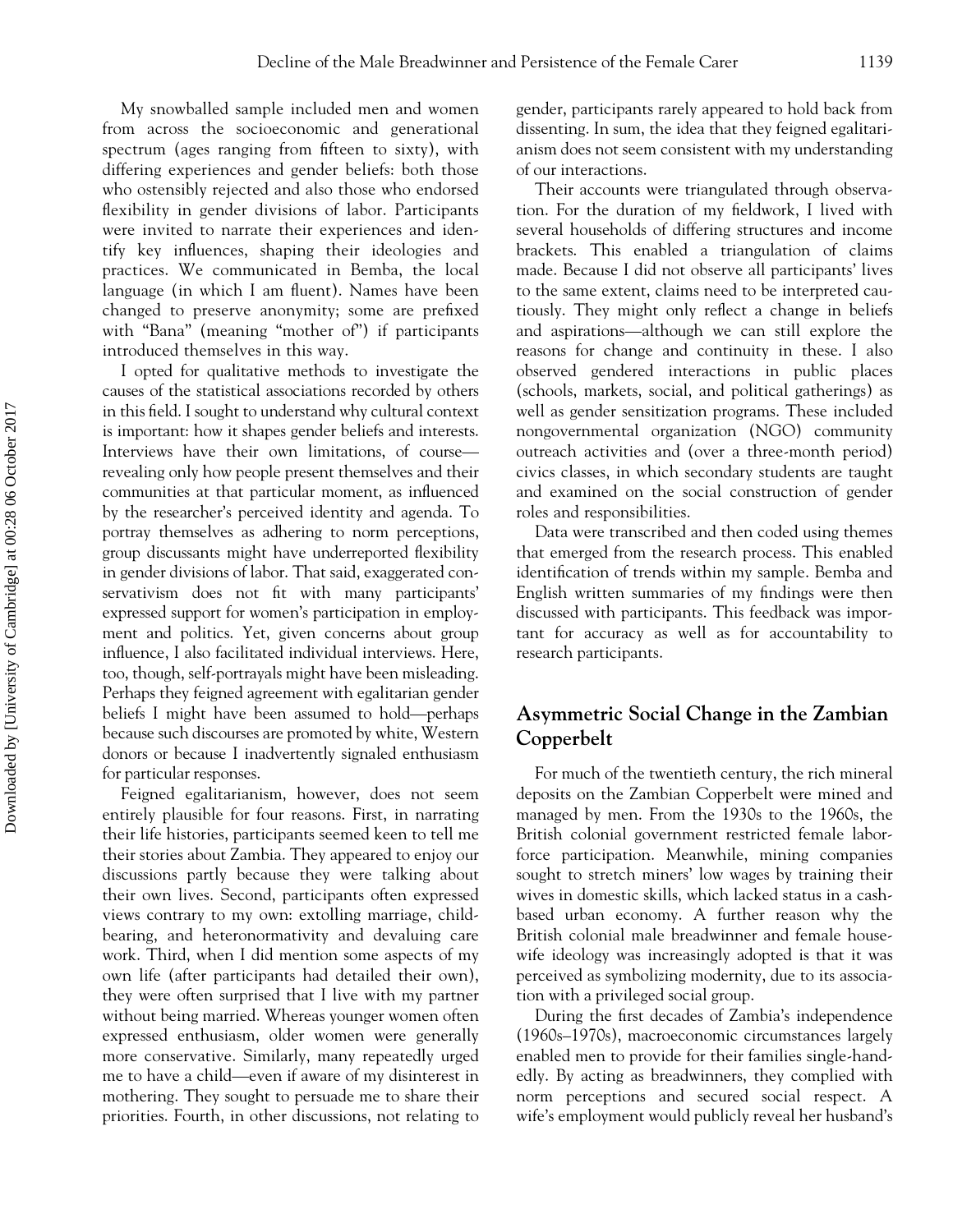

Figure 1. Female share of employment, by occupation and age, urban Zambia, 2010. Source: Central Statistical Office (2012, 226) and author's calculations. (Color figure available online.)

shameful inability to provide for his family. As long as men's employment remained secure, women's was rarely seen as advantageous. Many women identified as "just housewives" (translated). Indeed, the 1969 Census presented Kitwe's working African population as including 36,017 men and 3,283 women (Central Statistical Office [CSO] 1973,  $8$ ).<sup>5</sup> As a consequence of these gender divisions of labor, people had minimal exposure to women performing socially valued, masculine roles. Accordingly, they tended to perceive women as less competent in socially valued domains and thus less deserving of status (Powdermaker 1962; Epstein 1981; Evans 2014, 2015b). These themes are conveyed by Helen (a low-income, elected local government councilor, with whom I lived):

A long time ago ... my mother was selling at the Green Market, there were very few women selling. The majority ... were depending on their husbands because their husbands had jobs—they were working in industries, industries were all over. ... Historically women were oppressed. Even if she was educated, men would not want that person to go and work, they just wanted her to be a housewife. She cannot participate in anything: in political parties, you cannot go at the market and sell, because her husband will be feeling shy, "Why is she selling? It looks like I'm not keeping her very well." ... A long time ago women were very oppressed because men didn't want a woman to do things ... to work or have her own money. (Evans 2015b, 353)

Worsening economic security in the late 1980s triggered a shift in perceived interests, according to my interviews. Neoliberal economic restructuring (liberalization, privatization, and reduced government expenditure) heralded spiraling living costs and precarious employment (Ferguson 1999; Evans 2014). Life expectancy was also reduced in the shadow of HIV/AIDS. Such hardship fostered a shift in perceived interests: Families increasingly forfeited the social respect accrued by complying with norm perceptions (of male breadwinner) in exchange for the financial benefits of female labor-force participation. This shift in perceived interests catalyzed growing flexibility in gender divisions of labor. From 1990 to 2000, census data for the urban Copperbelt suggest that the proportion of women among those usually working increased from 22 percent to 30 percent. This included an increase in the total numbers of women and a decrease in men usually working (the latter fell from 204,393 to 165,004; CSO 2004). Census data for 2010 suggest that urban women comprised 45 percent of the usually working population and 42 percent of professionals. Female share of professional employment rose among the youth to 56 percent. Disaggregating by age thus indicates growing horizontal and vertical occupational desegregation (Figure 1). This is consistent with my ethnographic data.

This dimension of social change is captured in the following conversation between two women in their fifties, working in a collective for house building (a stereotypically masculine activity):

BanaMwila (whose chronically ill husband remains at home): This time, it's difficult, it's tough. ... A woman should not just sit at home. A woman should also be working. The husband is working, his wife is also working, just in case work finishes or the husband dies. But if you're just sitting, what will you do?

BanaChemba (widow): Nothing.

BanaMwila: Nothing [translated].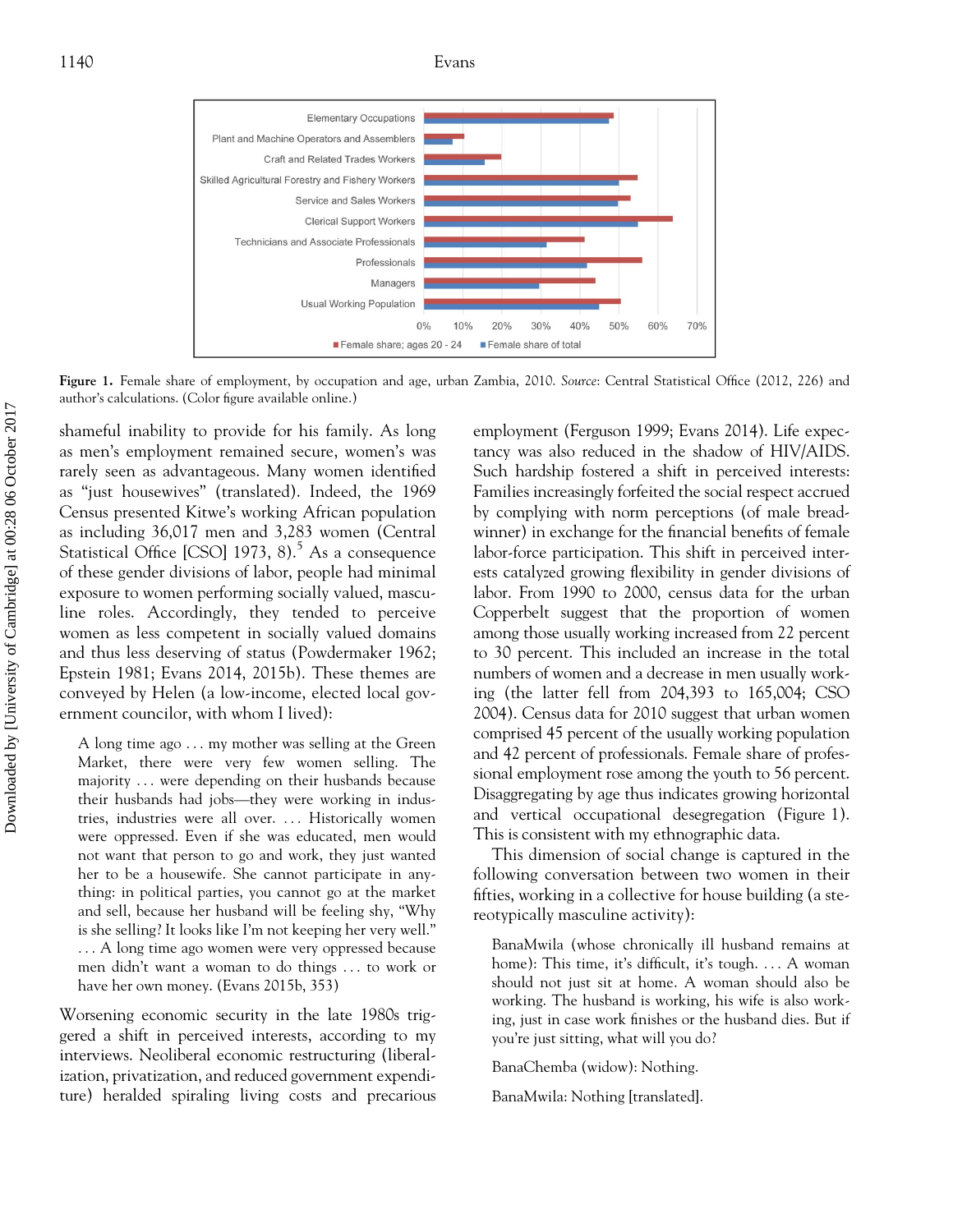

Figure 2. Support for gender equality in leadership and education in urban Zambia, 2012. Source: Afrobarometer 2015. (Color figure available online.)

Women's employment in Zambia initially went against norm perceptions. These appear to have changed over time, though. Over the past twenty years, growing exposure to women performing socially valued work has—slowly and incrementally—undermined widespread gender stereotypes, relating to competence and status. Having seen women fighting to provide for their families and educate their children, people increasingly perceive women as "strong," resilient, and resourceful—just as competent as men. A critical mass of women employed in socially valued domains also signals that others regard women as equally competent—thereby shifting norm perceptions. This has fostered a positive feedback loop, encapsulated in the locally popular slogan, "Women can do what men can do" (Evans 2014, 353).

Growing support for gender equality is also indicated by Afrobarometer surveys. In 2002 and 2003, 64 percent of urban men and 77 percent of urban women concurred with the statement, "In our country, women should have equal rights and receive the same treatment as men do." By 2012, professed agreement had increased to 79 percent and 85 percent, respectively. Figure 2 provides additional Afrobarometer data, indicating high levels of professed support for gender equality in urban areas. Unfortunately, there are no panel data for two of the indicators, prohibiting longitudinal comparison. When contrasted with historical ethnographies and contemporary life histories (e.g., Helen's account earlier), however, these contemporary Afrobarometer data do suggest normative change over time.

Change, however, is partial. Although women have gained respect and responsibility for household financial

provision, there has not been a commensurate redistribution of care work, according to my observations and interviews (see also Abrahamsen [1997] on Kitwe; Moser and Holland [1997] for parallels in Lusaka).

The remainder of this article explains this unidirectional flexibility in gender divisions of labor by arguing that men are more likely to share care work if they are exposed to such practices, but such exposure is uncommon due to the privacy of care work as well as countervailing interests (emanating from norm perceptions and lopsided marriage markets<sup>6</sup>). Thus, the societywide changes that seem significant in the case of paid work (shifts in interests and then growing exposure) do not appear to have occurred for unpaid work. Nor is there any indication that such changes are likely to happen. There is no positive feedback loop.

#### Exposure to Men Sharing Housework

In the Copperbelt, unpaid care work has a low status: It shows respect to the household head and, unlike financial contributions, is rarely appreciated. Homemakers who only performed this form of labor were commonly referred to as "doing nothing" or "just sitting" (translated). Besides having low status, it is also a (descriptively and prescriptively) stereotypically feminine activity, labeled "women's work" (translated).

Contrary to norm perceptions, however, some boys grow up sharing care work. This is usually at their parents' behest, either because they wish their sons to become self-reliant bachelors or because males are the numerical majority among siblings. For example,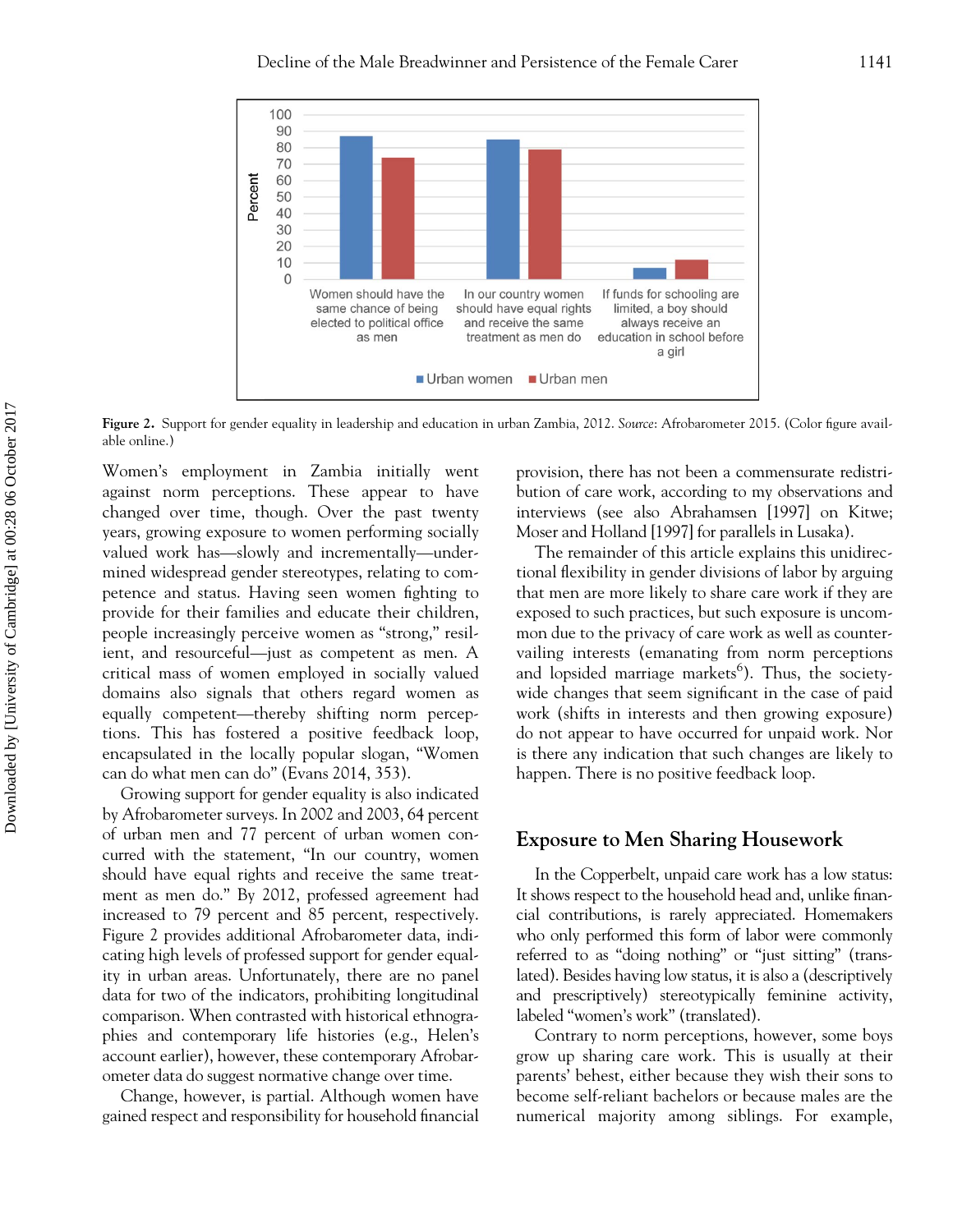Chezo (a forty-seven-year-old, national-level trade union leader) explained that because she was the only girl among seven siblings, her parents taught her brothers to cook. She did not recall them expressing egalitarian beliefs. Their push for flexibility in gender divisions of labor thus appears to result from chance circumstances (i.e., household composition). Market trader BanaMwimba's children also share jobs equally because there is only one girl. Her husband also sweeps; he had become accustomed to this by growing up without sisters.

In contrast, when girls outnumber boys, their parents generally see less need for flexibility in gender divisions of labor, as girls share work among themselves, thereby reducing the individual burden. Only occasionally does demand for redistribution come from children themselves. If their household status is insecure (e.g., if fostered by their extended family), girls are often very reluctant to complain, as this might jeopardize their economic security. Even in natal families, some adolescents do not push for change, knowing that breaking with norm perceptions is likely to be resisted by their parents—which clashes with their interest in peace at home.

Men who grew up sharing care work commonly identified three effects. First, they did not regard it as an expression of femininity. Second, some boys came to enjoy care work: They took pride in their cooking, cleanliness, and capacity to wash white shirts. Given enjoyment, they did not regard these tasks as inimical to their interests. In short, they became accustomed to such behavior, identified advantages therein, and saw reason to reject prescriptive stereotypes that only women should undertake care work. Third, those who grew up in homes where parents did not treat male and female children significantly differently and where girls were not expected to serve their brothers commonly said that they grew up believing that there was no difference between the sexes. For example, Hamadudu (a twenty-nine-year-old art teacher) previously performed care work when living with his brothers. Having become accustomed, this labor is now part of his identity (rather than eschewed as feminine). As I observed while staying with them, he often puts his young daughter to bed and washes his wife's nursing uniform, especially when she works night shifts.

Women who had shared care work with brothers similarly explained that this experience had made them critical of gender stereotypes. Chezo (the previously mentioned trade unionist, who cooked and slashed grass with her brothers) explained:

We worked together, we were equal: we didn't appear different as males and females.

Such women recalled that they did not grow up expecting to serve men but rather to work with them as equals.

Exposure to flexibility in gender divisions of unpaid care work not only seems to affect internalized gender stereotypes but also norm perceptions. This can be seen from comparisons between women with different experiences. Interviewed women without exposure to men performing care work often privately expressed resentment for women's sole responsibility for this as unfair. They appeared resigned to accept their fate, however, as they had no evidence that this tradition was likely to change. This is exemplified by BanaCollins (a market trader supporting an unemployed husband):

Here in Zambia, a woman doesn't have time to rest. ... We were born into this system. Every woman must be strong. It's just tradition. We are all accustomed to it. We can't change it.

In contrast, women who had grown up sharing care work with brothers were commonly more optimistic about social change. Besides wanting to share care work, they also anticipated social support. It seems, therefore, that women with different experiences have different norm perceptions. This heterogeneity can only be analytically accommodated with a conceptual shift from (singular, macrolevel) social norms to individuals' (diverse) beliefs about them. A further reason why shifting our focus to individual psychologies is important is that it reveals a positive feedback loop. My life history narratives suggest that women are more likely to initiate the redistribution of care work if they believe such efforts will be supported by others. Such optimism about social change seems more common among those formatively exposed to flexibility in gender divisions of labor.

Interviews with rural–urban migrants indicate that exposure in adulthood can also be significant. Some explained that their husbands had started to share care work after seeing other men doing so in town. The following dialogue features Chilando (a forty-one-yearold, selling tomatoes in Kitwe's central market), who left her village four months ago so that her children would focus on education rather than marriage. She explains why her husband started washing plates after three months of living in town: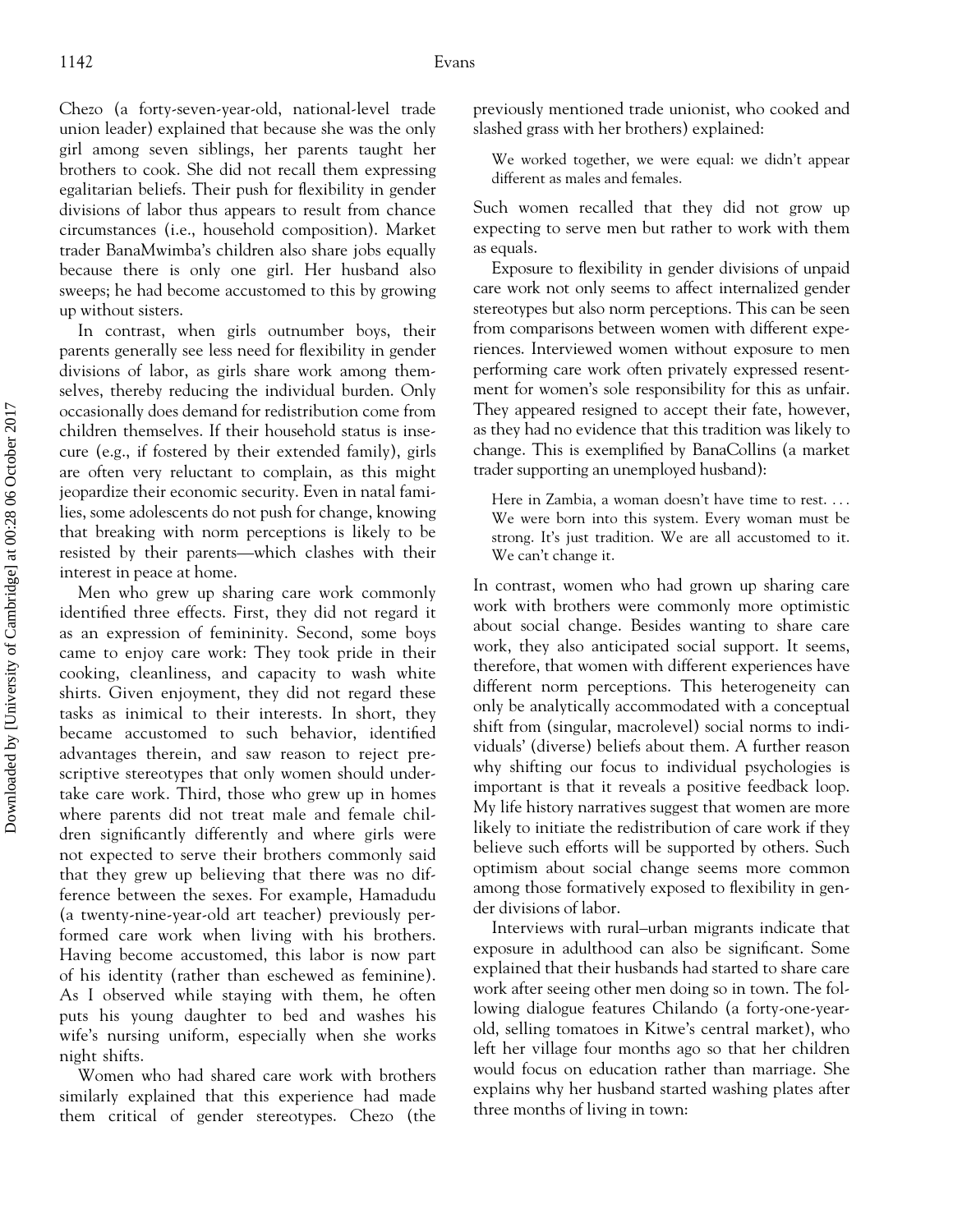Chilando: They are very different, the village and town. ... Here in town men cook and help with washing up but that can't possibly happen in the village! He [my husband] helps me here. They see women going to the market ... we become tired; they come so we can help each other. ... [In the village] we used to get tired but they didn't feel mercy. ... Because the rules in the village are very tough; they'll be laughing at you. Here he's found his friends helping their wives. Things are very different in the village.

Author: Does he often wash plates?

Chilando: Only sometimes ...

Author: Not every day?

Chilando: No, because he's working [he makes flower pots].

By mentioning social ridicule in the village (something I also observed in rural Luapula), Chilando suggests that her husband's self-interested concerns changed with social context. Exposure to urban men sharing care work might have led him to revise his norm perceptions in town.

In suggesting that "many" of her husband's urban friends wash plates, Chilando's narrative challenges my depiction of unidirectional flexibility in gender divisions of labor in Kitwe. Perhaps men's share of care work is widely underreported. This is certainly possible, given that I did not triangulate all interviews with observations of domesticity. When paired with her subsequent description of infrequency ("only sometimes"), however, Chilando's narrative seems more intended to emphasize rural–urban differences than convey urban men's equal input. Even if men sharing care work is more likely in urban areas, exposure remains atypical. Whereas the sight of a female electrician often inspires young women to follow suit (Evans 2014), male carers are largely hidden from view. Thus, even if care work is redistributed, it is often unseen and so does not undermine other people's norm perceptions or enable a positive feedback loop. The privacy of care work thus slows social change.

Men sharing care work are typically only seen by others in that household. Thus, initial exposure to flexibility in gender divisions of care work generally occurs in one's own natal home. I suggest that the apparent importance of formative experiences (illustrated earlier in this section) is not because formative experiences determine subsequent attitudes but because exposure to men's care work generally occurs in one's own home. Not all care work, however, is performed indoors. In low-income compounds with outdoor taps, dishes, vegetables, clothes, and children are all washed outside. Although often partially concealed by wall fences and hedges, such activities might still be seen by neighbors. This possibility shapes interest structures, as elaborated on next.

### Countervailing Interests: Norm Perceptions

A number of male participants—from across the class and generational spectrum—maintained that they would perform unpaid care work but for concerns about what others would think of them. Mr. Zimba (teaching civic education and history at a high-cost private high school) explained:

There are expectations, "a man should do certain things." ... I think I'm a very good cook but ... if it went out that I enjoy cooking then they would think there's something wrong with my wife: she's not looking after me. She can even be forced out by my sisters.

Samuel and Owen (two young mechanics) similarly identified norm perceptions (rather than their own stereotypes) as binding constraints:

Samuel: Yeah, we can wash, but what are people out there going to think? No, our tradition is against that.

Owen: You can help her [your wife] when she has a lot to do.

Samuel: It's difficult for people to understand you're just helping her. "Balimubelesha"—he's being used. ... My father, when he finds you in the kitchen, preparing relish for yourself or washing plates, he'll be angry at you, "What are you doing in the kitchen? You're a man, just go in the sitting room. The girls will do everything for you." What can you advise me?

Author: Does it bother you?

Samuel: It bothers me very much. I feel I'm capable of doing that. ... I'm feeling like helping her and I'm afraid of my father and she's afraid of my father.

Empathizing with his sisters, Samuel would like to help them but is constrained by his father. Even when he has his own home, after marriage, he anticipates being limited by other people's gender beliefs. Such selfreports might be unreliable, however. Perhaps Samuel and Mr. Zimba did not really want to share care work and were just shirking responsibility for this gender division of labor.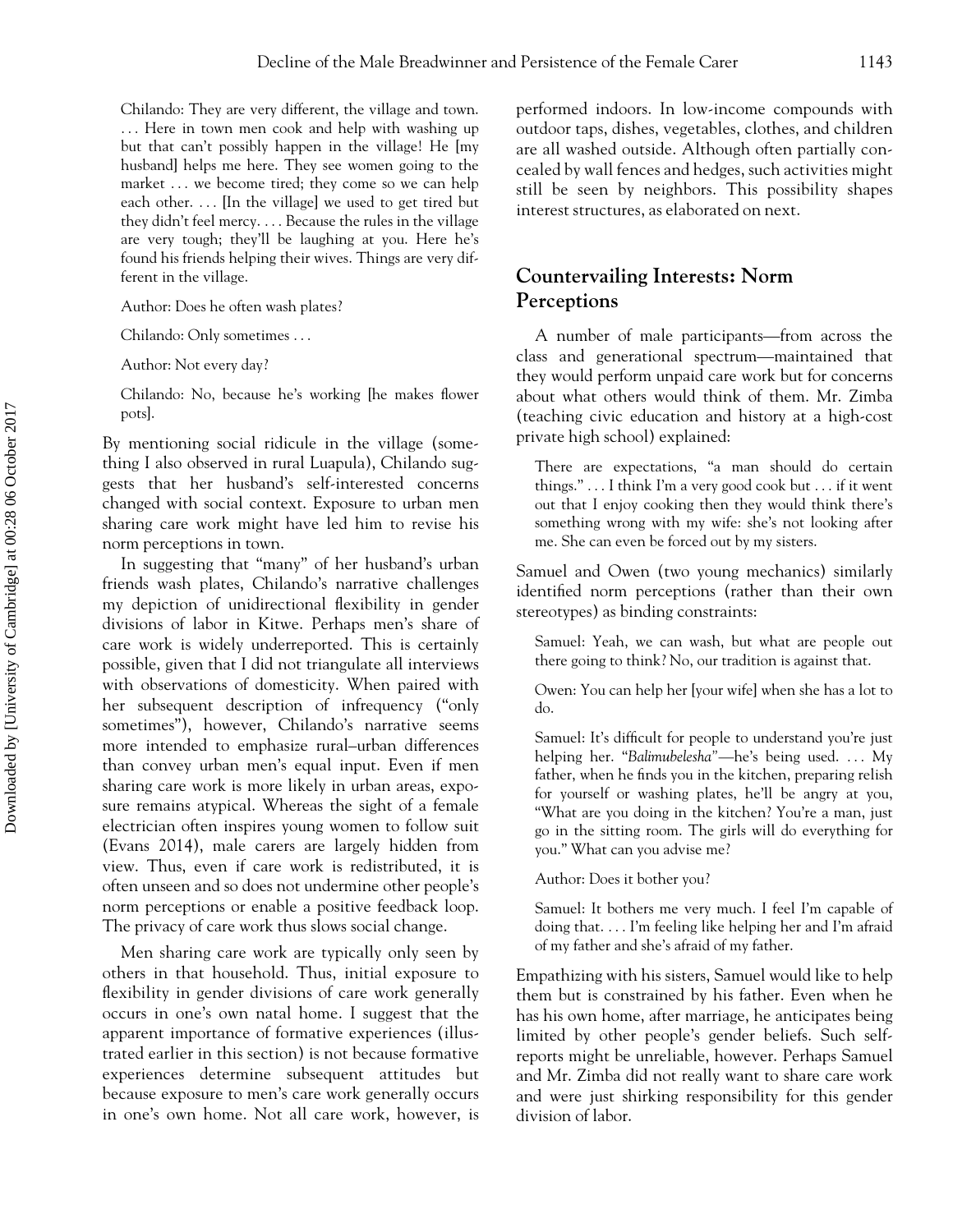To further interrogate the significance of norm perceptions (as opposed to internalized gender stereotypes) I recorded how people claimed to act in different social spaces. For example, some women only kneeled to serve food to their husbands in the presence of visitors. Middle-income couple Michael (who supplies food to prisons and hospitals) and Lillian (a bank worker) only conformed to gender divisions of care work when visitors came. Privately, he would cook and wash plates. Together they would laugh about such matters. BanaBwalya, a low-income widow living in an informal hillside settlement, similarly explained that her twenty-eight-year-old son, Jacob, only sweeps inside (not outside) the house, for "he feels shy to be seen sweeping." Because sweeping has the same cultural meaning in the two contexts, this behavior is likely to reflect Jacob's norm perceptions rather than his internalized gender stereotypes.

These narratives, from across the class spectrum, illustrate interactions between exposure and interests. Jacob's and Michael's observations of sex-differentiated practices have led them to presume that men will be chastised if seen undertaking care work. These norm perceptions lead to self-interested reasons to eschew care work in public.

Not everyone prioritizes social respect, however. Some male participants shared popular norm perceptions of gender divisions of labor but did not conform to them. For example, Hilda (a widowed primary school teacher) narrated that her late, unemployed husband used to do all the care work (including cooking, washing, and ironing her clothes). She recalled that "other people said you put muti [herbal medicine] there [in his food] but it was love. His friends were laughing at him but he didn't mind because he loved me." Care work was shared by another young couple, with whom I lived. As previously mentioned, Hamadudu often puts his young daughter to bed and washes his wife's nursing uniform. He also cleans their child's bedroom. "It's just love," Hamadudu explained. His empathy for his wife, Sarah, motivated him to undertake care work for her. Further interviews, however, revealed that his desire to enact his love in this way stemmed from his exposure: From his youth, he had been accustomed to flexibility in gender divisions of labor.

Norm perceptions (as learned through exposure to sex-differentiated practices) thus appear to furnish men with self-interested reasons to avoid care work in public view. This impedes popular exposure to such performances, reinforcing common norm perceptions. Although some participants prioritized other concerns (besides neighbors' approval), they were very much the minority in my sample.

#### Countervailing Interests: Lopsided Marriage Markets

Marital insecurity is another reason why many women are reluctant to push their husbands to share care work. In 2010, at the time of fieldwork, 25 percent of male and 34 percent of female Copperbelt residents were unemployed (CSO 2011). When employment is found, it is typically precarious. In this context, young men often delay marriage because they do not feel financially competent to provide for a household:

Most of them they are not married because they're scared, "If I got married what am I going to be giving my wife?" (Michael, a middle-aged food supplier to prisons and hospitals, who employs manual workers)

Similar observations have been made by earlier research in South Africa and Zambia (Hansen 2008; Hunter 2010). Likewise, in the United States, the age of marriage increased following the Great Depression (Ruggles 2015). There is thus a meager supply of men seeking marriage. The demand, however, is high among women looking for financial support, given their own unemployment and socialized dependence on men's earnings. Furthermore, marriage is revered widely, especially in terms of child care. In 2007, 63 percent disapproved of single mothers (World Values Survey 2015).

Intimate relationships can be extremely insecure because there is so much competition from other women, keen to find husbands and financial providers. Thus, although some women might have improved their marriages by labor-force participation (Evans 2014), their marriages remain threatened by other women's unemployment. To preserve their marriages, women are strongly encouraged to perform all care work—as I observed in social fora and especially in women's church groups. These observations were triangulated through interviews, in which women—from across the class spectrum—volunteered concerns that redistributing care work might imperil their relationships:

Penelope (studying to become a social worker): The inlaws, if they see the man cooking they'll chase you from the house and the marriage is over.

Susan (training as a teacher): You will destroy marriage.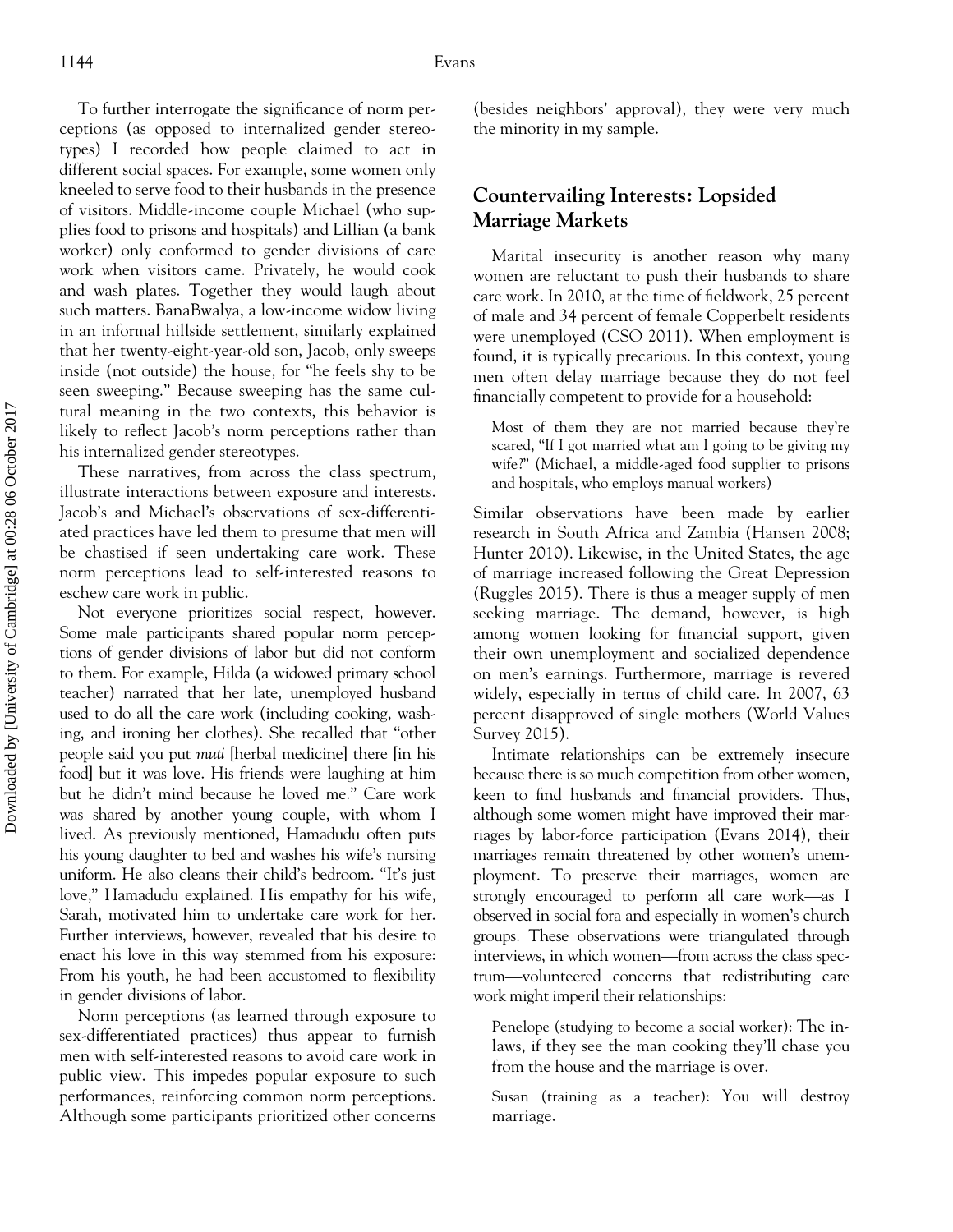Concerns about marriage breakup are amplified by the stigma of being unmarried, as detailed by Helena (a pastor's wife):

It's very bad in Africa [if your husband leaves you] because people will not respect you. They'll think that you're a prostitute ... maybe you can get their husband. Every woman wants to get married: they want everyone to call them Mrs. Who, Mrs. Who [laughs]. ... In the church, when you're not married they don't consider you; they don't put you in leadership.

Although Helena's portrayal of social norms might be particularly conservative, given her institutional position, it was widely shared in my sample. Likewise, in a low-income area of Lusaka, Moser and Holland (1997, 60) observed that "[f]or women, the stigma of single parenthood—and its association with prostitution means that women try to remain married whenever possible." Paid work appears to improve a woman's economic but not her social fallback position. These self-interested concerns about social norms stem from exposure: observation of others condemning flexibility in gender divisions of labor and marital breakup.

In Kitwe, women rarely seem to regard it as advantageous to urge their husbands to share care work. Countervailing interests predominate, about preserving marriages made insecure by lopsided marriage markets yet that are still integral to social respect.

#### Exposure to Abstract Messages of Equality

In Kitwe, redistribution of unpaid care work is promoted by a range of media, including radio, television, and newspapers; NGO community outreach; and school civics lessons. The mode of such awareness-raising activities varies, from didactic information provision to participatory group discussions. These sessions typically commence by differentiating between biologically determined sex roles and socially constructed gender roles. The facilitator might then draw attention to the adverse consequences of gender divisions of labor. Other topics promoted in gender sensitization include gender equality in education, employment, and household and political decision making—encapsulated in the slogan "women can do what men can do."

Exposure to the abstract idea that men should perform care work does not seem sufficient to undermine long-standing gender beliefs. Comparisons between participants indicate the importance of two factors: the mode of sensitization and firsthand exposure to disconfirming evidence of gender stereotypes. Participants tended to retain their prescriptive gender stereotypes that women should perform care work if they had not collectively reflected on the social construction and costs of gender inequalities. Few programs are participatory. Although gender equality has been institutionalized into the school curriculum (in civics), such classes often consist of rote learning. Uninspired by their teachers and lacking experiential evidence of the benefits of deviating from gender stereotypes, such students typically disregard taught content, forgetting it soon after their exams.

Participants seemed more inclined to query prescriptive stereotypes (that women should perform care work) if they were already skeptical of descriptive gender stereotypes (that there are significant differences between men and women). Such critique was much more common among those exposed to flexibility in gender divisions of labor (either in terms of men doing women's work or vice versa).

Even then, though, privately questioning gender stereotypes does not seem sufficient for behavioral change. Many were discouraged by concerns about how they would be perceived by others. They only tended to revise these norm perceptions through exposure to men performing care work or exposure to others' endorsing such practices (e.g., through participatory gender sensitization). Without exposure to public approval, they remained discouraged—unconvinced of the possibility of social change—as exemplified by Penelope (who is studying to become a social worker):

We learned about gender in school. But still, it's just the culture here in Zambia that a woman should do care work, unless she is pregnant or unwell. That's just how it is, how we found it. Whether he helps depends on his character. We're accustomed to this; we don't worry about it. It's tradition.<sup>7</sup>

#### Conclusion

Growing flexibility in gender divisions of labor in Kitwe appears contingent on shifts in interests and exposure. Economic restructuring and financial hardship from the 1980s led households to perceive female employment as advantageous. The resulting critical mass of women in employment is increasingly perceived as disconfirming evidence of norm perceptions: that other people now regard women as suited to socially valued roles. Shifts in perceived interests have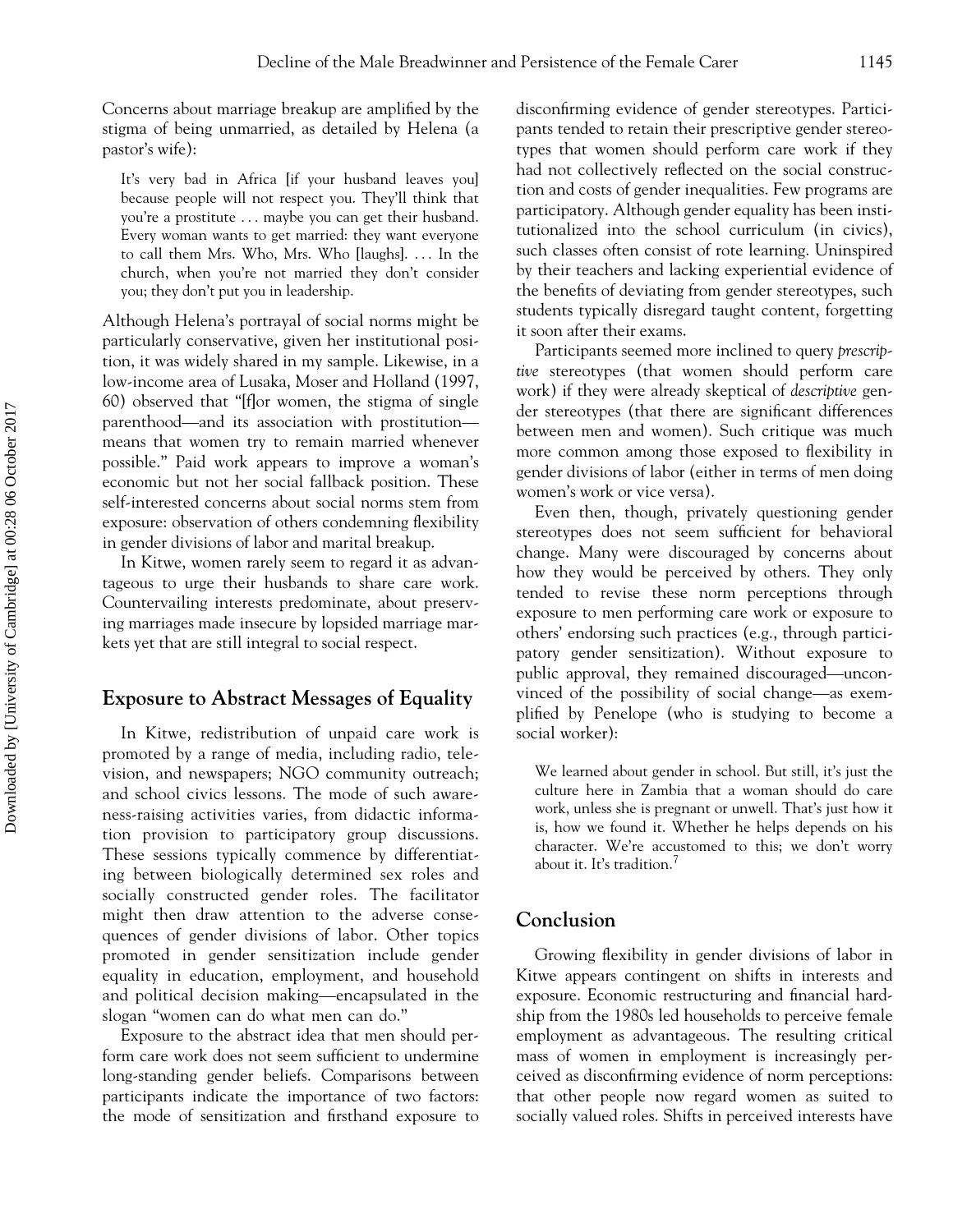thus catalyzed behavioral change, amplified exposure, and fostered a positive feedback loop.

This reflects a geographically wider trend: Deindustrialization, demechanization, and deregulation have reduced the number and wages of male working-class jobs, triggering rising female employment. In the United States, for example, female employment rose as the median wage of young males declined from \$41,000 in 1973 to \$23,000 in 2013 (Ruggles 2015; see also McDowell 1991; Chant 1996, 2007; Moser and Holland 1997; Crompton 2006; Ansell, Tsoeu, and Hajdu 2015, for parallels in Britain, Costa Rica, Lesotho, Mexico, The Gambia, and Zambia). Financial hardship seems to motivate a trade-off: Some people become more inclined to accept gender flexibility, even though this goes against norm perceptions.

In some contexts, female employment has risen with the growth of sectors with demand for feminine characteristics. In Britain, between 1978 and 2008, rising female employment was concentrated in the public sector (health, education, and public administration) and financial services (McDowell 2009; Scott et al. 2012). Besides increasing demand for women workers, the growth of social welfare services (e.g., child and elderly care) also shapes supply: reducing women's reproductive workload (McDowell 1991). Female employment has also risen in export-oriented manufacturing and high-value agriculture, as women are often deemed more "malleable" by employers (Barrientos, Kabeer, and Hossain 2004, 10). This again can be understood as a shift in perceived interests: the growing opportunity cost of women staying at home.

Rising female employment generally seems to precede attitudinal change. For instance, although many working mothers in Britain expressed concerns that preschool children suffer with maternal employment, 46 percent changed their views within two years of employment. Changes in behavior, exposure, and attitudes appeared to foster a positive feedback loop (Himmelweit and Sigala 2003; Crompton 2006; see also Diekman et al. 2005; Zhang [2007] for similar findings in Brazil, Chile, China, and the United States). Ruggles (2015) likewise argued of the United States, "Attitudes are ordinarily a barrier to change, not a cause of change: there must be a source of exogenous pressure for people to reject the values with which they were raised. ... The shift in attitudes about married women's work outside the family occurred significantly after the rapid ascent of married women's wage labor" (1807). In countries where there has not been a shift in perceived interests favoring female

employment (e.g., Middle Eastern and North African oil producers) and such exposure remains low, patriarchal beliefs persist (Ross 2008). A geographically diverse literature thus suggests that flexibility in gender divisions of labor fosters (rather than follows) a shift in gender ideologies.

This article has sought to learn from these changes in paid work to understand continuities in unpaid care work. Using these same theoretical concepts (interests and exposure) to analyze Zambian narratives about unpaid care work indicates common drivers of egalitarian social change. Echoing parallel trends for female employment, exposure to men sharing care work undermines gender ideologies. One significant feature of care work, however, is that it is often performed in private spaces. Although the privacy of the home enables egalitarian-minded men to undertake care work without public scrutiny, the concomitant invisibility of their performances constrains popular exposure. Thus, forerunners do not lead others to revise their norm perceptions. There is no positive feedback loop between behavior and attitudes.

My suggestion that the spaces of care work influence gender ideologies and practices builds on existing geographical research. That care work is largely unseen has been widely emphasized (Cox 1997; K. England and Lawson 2005; McDowell 2009). Geographers have further shown how domestic and home-based work curb women's social networks, autonomy, and self-esteem (in both contemporary Singapore and nineteenth-century Hackney; Massey and McDowell 1994; Huang and Yeoh 2007). Given these constraints, feminist geographers have often underscored the significance of female mobility and employment in public places in shifting gender ideologies about women (e.g., Massey and McDowell 1994). My contribution is the mirror opposite: The privacy of care work impedes the disruption of norm perceptions that it is rarely performed by men.

Reflecting on gender ideologies and practices more broadly, egalitarian change is particularly slow in the private domain: paid and unpaid care work, homebased subcontracted work, and also domestic violence. Might this intransigence be partly due to their spatial location? For example, even if some homes are peaceful in otherwise privately violent societies, this might be unknown by outsiders. Peaceful outliers might not disrupt widespread beliefs that domestic violence is normal and widely accepted. This "presumed tolerance of abuse" could lead to a vicious cycle: deterring survivors from speaking out (as Kedir and Admasachew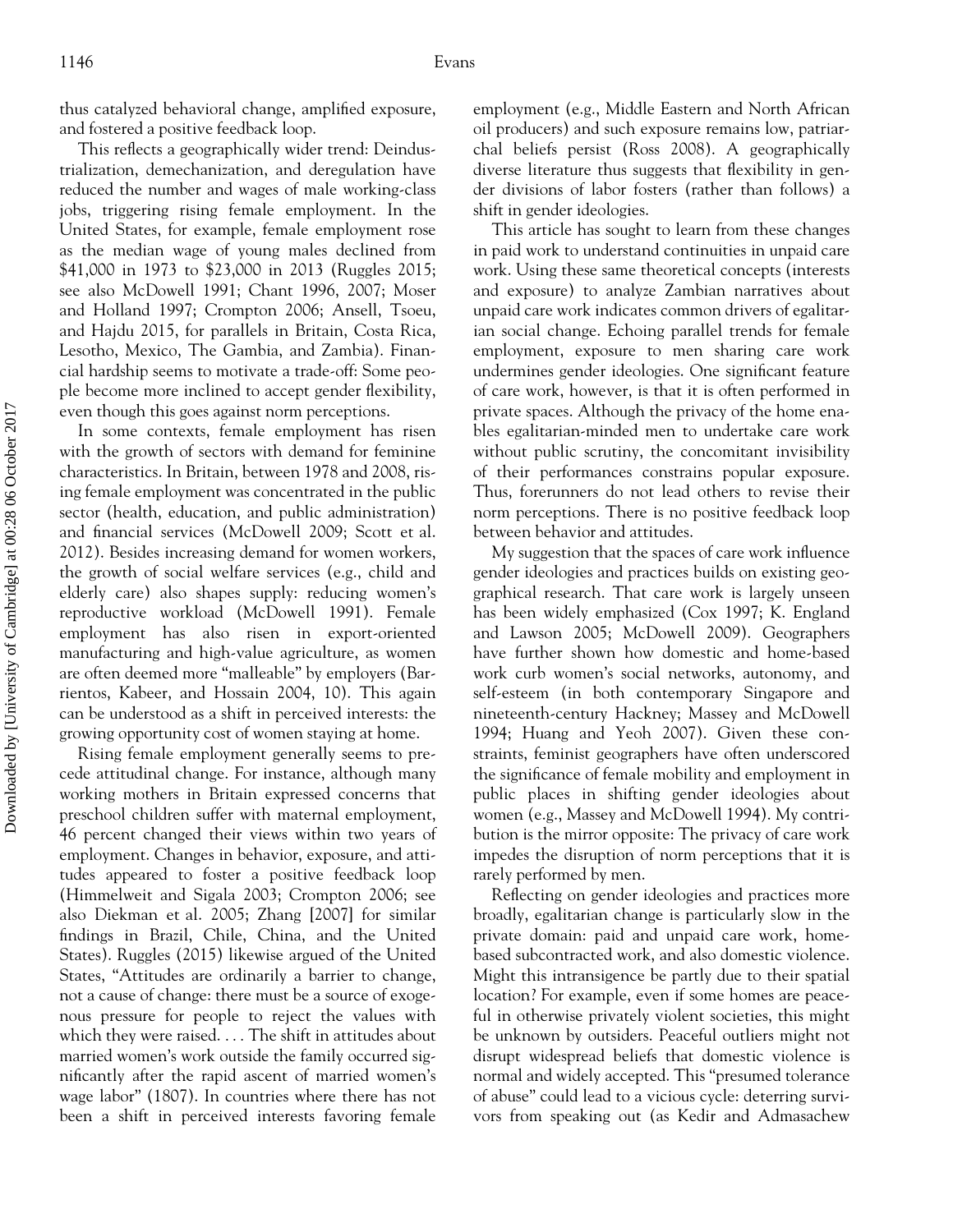[2010, 446] found in Ethiopia). The corollary importance of public spaces and nonfamilial association in reconfiguring gender ideologies is illustrated by much geographical research. Hearing others condemn domestic violence can shift people's norm perceptions (as observed of street theater accompanied by open public discussions in India [Nagar 2002]; microfinance groups in Sri Lanka [Aladuwaka and Oberhauser 2014]; and likewise in the United Kingdom, calls to the National Society for the Prevention of Cruelty to Children nearly doubled following public condemnation of Jimmy Savile's abuses [Ramesh 2013]). As Mohammad (2013, 1804) wrote of feminine Muslim spatialities in the United Kingdom, "The public realm is where the legitimacy of collective social norms and values is negotiated through visibility and presence." Space, I think, helps explain why progress toward gender equality is so uneven.<sup>8</sup>

One way of overcoming the privacy of care work, shifting norm perceptions and thereby normalizing such behavior, would be to produce television or community radio sitcoms or culinary competitions showing Zambian men doing the washing up or acting as cooks. Research elsewhere suggests that gendered ideologies and performances can be affected by watching soaps that portray alternative realities (Chong and La Ferrara 2009; Jensen and Oster 2009).

A further argument advanced in this article is that shared care work is seldom regarded as advantageous. Again, this is consistent with a geographically diverse literature. Although earlier research has typically pointed to deterrents emanating from government and organizational policies (Himmelweit and Sigala 2003; Crompton 2006; Fuwa and Cohen 2007; Gerson 2011; Scott et al. 2012), my ethnographic data from Zambia suggest an additional deterrent. Despite their double burden of labor, many Zambian women are reluctant to push for change given lopsided marriage markets. To my knowledge, this connection between unemployment and care work has not been advanced elsewhere yet should be investigated in comparable countries with high youth unemployment. This particular obstacle aside, there seem to be many common causes of egalitarian social change and continuity in the Global North and South. I thus encourage feminist geographers to dismantle these artificial silos.

This article has also illustrated the significance, heterogeneity, and malleability of norm perceptions. These self-interested concerns might discourage

women and men (even those who privately critique inequitable divisions of labor) from pushing for redistribution. This challenges the view that such inequalities persist because they are uncritically accepted. Importantly, these norm perceptions are not homogeneous: They can differ within the same socioeconomic group, such as female market traders. In my sample, those with limited exposure to flexibility tended to presume that redistribution would be reproached by others and thus perceived it as disadvantageous. In contrast, those exposed to flexibility tended to be more optimistic. Such heterogeneity has important implications for both policy and theory.

First, it suggests that interventions would be more likely to encourage redistribution if they enhanced people's confidence in the possibility of social change. Rather than suggesting that men should do more care work—as is typical of gender interventions in Kitwe it might be more efficacious to signal that such practices are becoming more common. To explore how to best to do this, future studies (both cross-national and small-scale) might examine the lagged effects of different kinds of interventions (e.g., labor market and social policy levers, legislation, as well as participatory gender sensitization and other forms of association) on norm perceptions (as opposed to internalized stereotypes, which is the norm).

Second, heterogeneity underscores the analytical importance of reconceptualizing cultural expectation (as a singular, macrolevel phenomenon) to individuals' (diverse) beliefs about them. This conceptual modification also enables us to explore causal connections between micro and macro dimensions of the gender structure; that is, an individual's interests are influenced by his or her beliefs about what will be approved of by others in society. To recall, previous research has found an association between national-level support for gender equality and household practices, but causation was unclear (Lachance-Grzela and Bouchard 2010).

Besides cultural concerns, this article has illustrated the significance of economic macro–micro linkages: the lopsided marriage market. Thus, although some scholars in this field critique the focus on exposure and interests as blinkered to salient macrolevel phenomena, I have shown that we can extend the applicability of these concepts to incorporate (and further explore powerful connections with) macrolevel phenomena. These concepts contribute to geographies of gender by enabling us to create a unified theory of egalitarian social change, including unpaid care work and paid work. This contrasts with studies that focus exclusively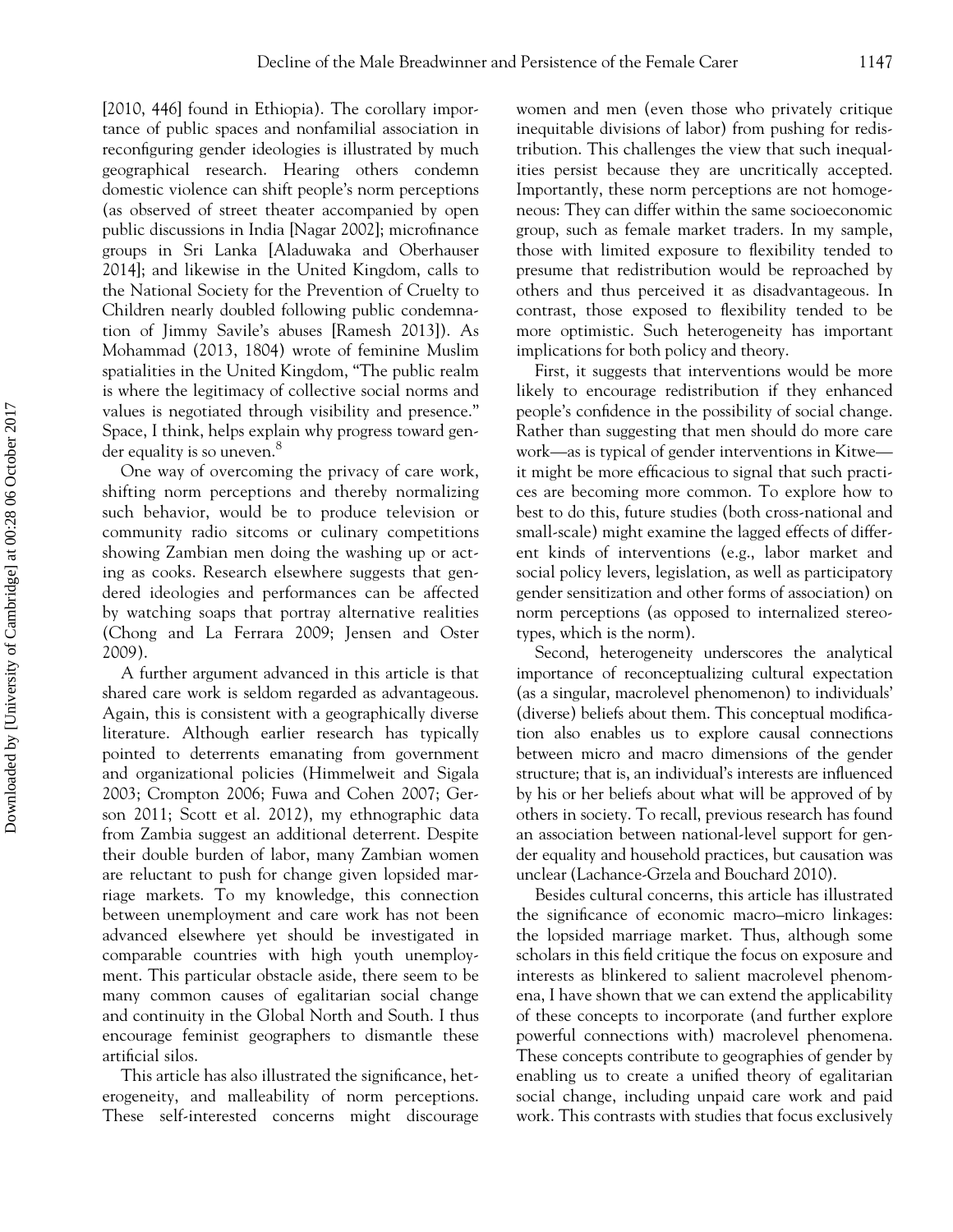on care work, exploring the extent to which care work distribution is explained by relative resources, time availability, gender ideology, and so on.

In response to earlier questions about the primary importance of interests versus exposure, my findings illustrate synergistic interactions (as anticipated by Bolzendahl and Myers 2004). The multiplicity and interconnectedness of key influences can be surmised by considering class variation. Such trends have not been discussed in this article because they did not clearly emerge from my data set (in contrast to quantitative findings in Britain and the United States; e.g., Crompton 2006; Gerson 2011). On the one hand, wealthier households might be more likely to redistribute care work. As previously mentioned, they typically benefit from greater privacy—having indoor taps, a wall fence, and residing in low-density areas. This could lessen their self-interested concerns about norm perceptions, making them more inclined to enact their egalitarian gender beliefs, if they endorse them at all. Additionally, wealthier Zambian families might be more likely to privately support men sharing care work due to their unique access to satellite television. Watching international cookery programs and soap operas in which men perform care work might lead male viewers to enjoy such practices and cease to regard them as feminine—as was the case for some wealthier male teenage participants (and also found by Meah [2014] in the United Kingdom).

There are also reasons why wealthier households might be less likely to enact flexibility in gender divisions of labor. First, privacy is not guaranteed: A constant stream of impoverished kin seeking financial support frequented the upper middle-class household of Mwelwa (a supplier to the mines). Second, those without visitors, living in low-density areas, lack exposure to their neighbors' domestic arrangements. Unable to observe the social change occurring in other people's houses, they might not revise their norm perceptions. Third, middle-class marriages are particularly insecure, as high-earning husbands (e.g., Mwelwa, whose income rose with the price of copper) are commonly propositioned by women seeking financial support.

The heterogeneity of circumstances, interests, and exposure render class-based generalizations impossible from my ethnographic data at least. What emerges then is a complex picture of mutually reinforcing macro–micro interactions, perpetuating asymmetric gender divisions of labor. This, however, could change. My analysis of rising female employment suggests that amplifying exposure to the men who do share care work might undermine widely held norm perceptions and thereby catalyze a positive feedback loop.

#### Acknowledgments

I am extremely grateful to my Zambian participants, who enabled my research, supported my Bemba language acquisition, shared their reflections with me, cared for me in their homes and workplaces, and provided useful comments on earlier drafts. This article has also benefited from incredibly constructive, encouraging, and detailed comments from tremendous anonymous reviewers, Katherine Brickell, Sylvia Chant, Nick Day, Paula England, Kathleen Gerson, Gerry Mackie, and Barbara Risman. Any deficits are clearly mine.

#### Funding

This research was funded by the Economic and Social Research Council, grant number ES/H013210/1.

#### Notes

- 1. These analytical differences tend to be obfuscated. Geographers of work and gender sometimes equivocate between the two, interchangeably referring to cultural expectations (termed social obligations, social pressure, or normative constraints) and internalized ideologies (accepted gender norms and gender ideology; Lee 2002; McDowell et al. 2005, 448, 454, 457; Brickell and Chant 2010; Brickell 2014; Ansell, Tsoeu, and Hajdu 2015).
- 2. In urban and periurban Kitwe, care work is mostly undertaken indoors or within walled gardens. Fences, hedges, and breeze blocks obscure public exposure to private practices. The ultrapoor in illegal settlements do not have fences, however.
- 3. This might occur if there is an economic incentive for men to share care work. Higher demand for low-skilled, female labor in Hanoi's factories and informal economy has shifted perceived interests. Rural women are migrating to urban areas, leaving fathers to perform unpaid care work. "All because of economics!" explained Hien, a forty-six-year-old father. Such flexibility in gender divisions of labor is temporary, though, not enduring after return migration (Thao 2014).
- 4. My rural–urban comparative ethnography of gender ideologies and practices underscores the main argument in this article: the importance of exposure to flexibility in gender divisions of labor. Readers interested in this analysis might read Evans (2016).
- 5. Although see Evans (2015b) for a discussion of these data.
- 6. As will be elaborated on, there is a low supply of men seeking marriage but high demand from women.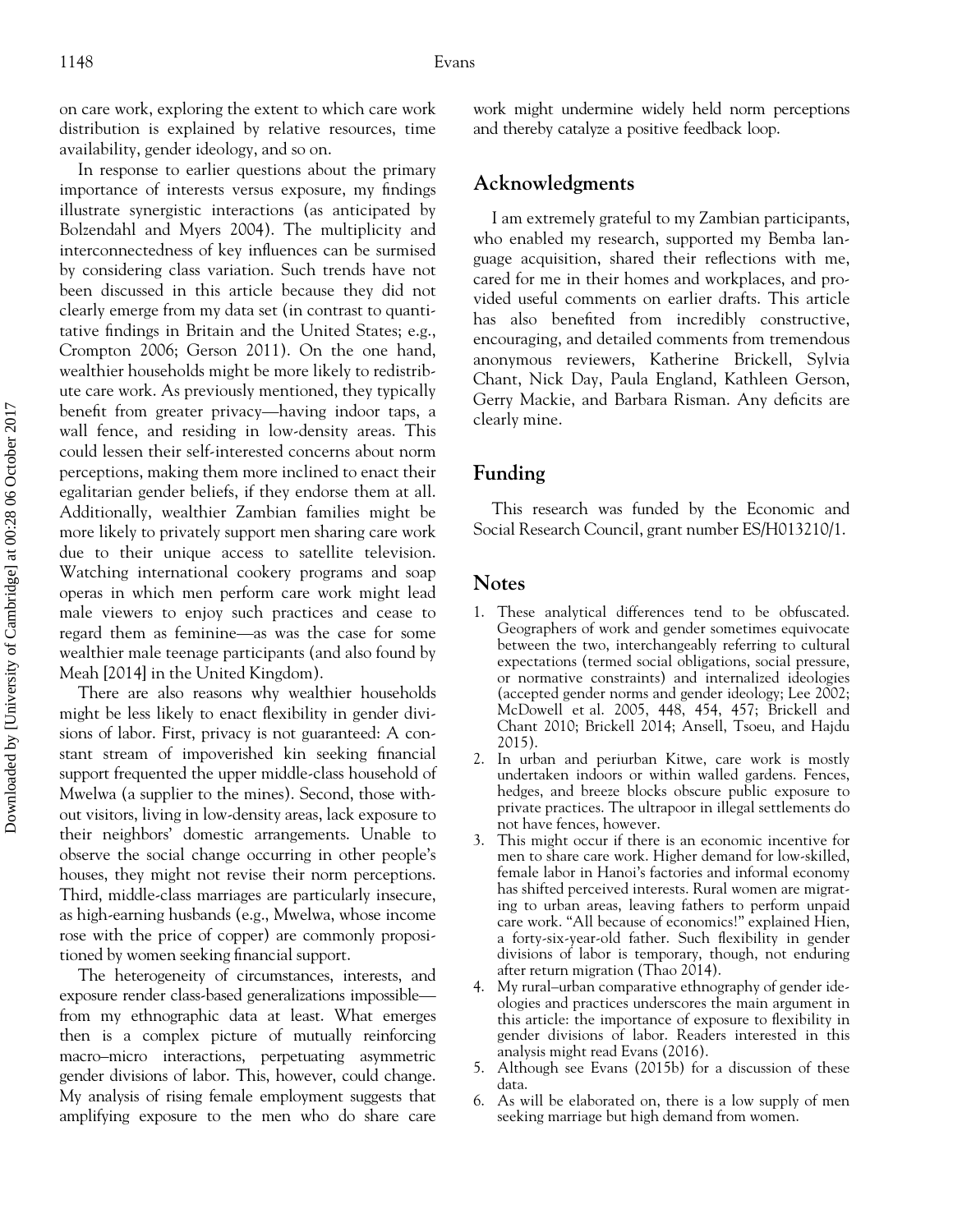- 7. Readers interested in the effectiveness of gender sensitization might wish to consult Evans (2015a).
- 8. This is not to present a dichotomous conceptualization of public and private spaces or disregard interconnections (as highlighted by Drummond 2000; Blunt and Dowling 2006, 19) but rather to show that some ideas do not permeate from private to public spaces.

#### References

- Abrahamsen, R. 1997. Gender dimensions of AIDS in Zambia. Journal of Gender Studies 6 (2): 177–89.
- Agarwal, B. 1997. "Bargaining" and gender relations: Within and beyond the household. Feminist Economics 3:1–51.
- Aladuwaka, S., and A. M. Oberhauser. 2014. Out of the kitchen: Gender, employment and microfinance programs in Sri Lanka. In Global perspectives on gender and space: Engaging feminism and development, ed. A. M. Oberhauser and I. Johnston-Anumonwo, 35–52. London and New York: Routledge.
- Allard, K., L. Haas, and C. P. Hwang. 2011. Family-supportive organizational culture and fathers' experiences of work–family conflict in Sweden. Gender, Work & Organization 18 (2): 141–57.
- Ansell, N., S. Tsoeu, and F. Hajdu. 2015. Women's changing domestic responsibilities in neoliberal Africa: A relational time–space analysis of Lesotho's garment industry. Gender, Place & Culture 22 (3): 363–82.
- Barrientos, S., N. Kabeer, and N. Hossain. 2004. The gender dimensions of the globalisation of production. Working Paper No. 17, ILO, Geneva, Switzerland.
- Blunt, A., and R. Dowling. 2006. Home. London and New York: Routledge.
- Bolzendahl, C. I., and D. J. Myers. 2004. Feminist attitudes and support for gender equality: Opinion change in women and men, 1974–1998. Social Forces 83:759–89.
- Brickell, K. 2014. "Plates in a basket will rattle": Marital dissolution and home "unmaking" in contemporary Cambodia. Geoforum 51:262–72.
- Brickell, K., and S. Chant. 2010. "The unbearable heaviness of being": Reflections on female altruism in Cambodia, Philippines, The Gambia and Costa Rica. Progress in Development Studies 10 (2): 145–59.
- Central Statistical Office (CSO). 1973. Census of population and housing, 1969. Lusaka, Zambia: CSO.
	- ———. 2004. Zambia 2000 census of population and housing, Copperbelt province: Analytical report. Lusaka, Zambia: CSO.
	- ———. 2011. Living conditions monitoring survey report 2006 and 2010. Lusaka, Zambia: CSO.
	- -. 2012. Zambia 2010 census of population and housing, national descriptive tables. Lusaka, Zambia: CSO.
- Chant, S. 1996. Women's roles in recession and economic restructuring in Mexico and the Philippines. Geoforum 27 (3): 297–327.
	- ———. 2002. Researching gender, families and households in Latin America: From 20th into the 21st century. Bulletin of Latin American Research 21:545–75.
	- ———. 2007. Gender, generation and poverty: Exploring the "feminisation of poverty" in Africa, Asia and Latin America. Cheltenham, UK: Edward Elgar.
- Chong, A., and E. La Ferrara. 2009. Television and divorce: Evidence from Brazilian novelas. Journal of the European Economic Association 7:2–3, 458–68.
- Coltrane, S. 2010. Gender theory and household labor. Sex Roles 63:791–800.
- Cox, R. 1997. Invisible labor: Perceptions of paid domestic work in London. Journal of Occupational Science 4 (2): 62–67.
- Crehan, K. 1997. The fractured community: Landscapes of power and gender in rural Zambia. Los Angeles: University of California Press.
- Croft, A., T. Schmader, and K. Block. 2015. An underexamined inequality: Cultural and psychological barriers to men's engagement with communal roles. Personality and Social Psychology Review 19 (4): 343–70.
- Crompton, R. 2006. Employment and the family: The reconfiguration of work and family life in contemporary societies. Cambridge, UK: Cambridge University Press.
- Cunningham, M. 2001. The influence of parental attitudes and behaviors on children's attitudes toward gender and household labor in early adulthood. Journal of Marriage and Family 63:111–22.
- Diekman, A., A. Eagly, A. Mladinic, and M. C. Ferreira. 2005. Dynamic stereotypes about men and women in Latin America and the United States. Journal of Cross-Cultural Psychology 36 (2): 209–26.
- Drummond, L. 2000. Street scenes: Practices of public and private space in urban Vietnam. Urban Studies 37 (12): 2377–91.
- England, K., and V. Lawson. 2005. Feminist analyses of work: Rethinking the boundaries: Gendering, and spatiality of work. In A companion to feminist geography, ed. L. Nelson and J. Seager, 77–92. London: Blackwell.
- England, P. 2010. The gender revolution: Uneven and stalled. Gender & Society 24 (2): 149-66.
- Epstein, A. L. 1981. Urbanisation and kinship: The domestic domain on the Copperbelt of Zambia, 1950–1956. London: Academic.
- Evans, A. 2014. "Women can do what men can do": The causes and consequences of flexibility in gender divisions of labour in Kitwe, Zambia. Journal of Southern African Studies 40 (5): 991–98.
- ———. 2015a. Gender sensitisation in the Zambian Copperbelt. Geoforum 59:12–20.
- 2015b. History lessons for gender equality from the Zambian Copperbelt, 1900–1990. Gender, Place and Culture 22 (3): 344–62.
- . 2016. Urban social change and rural continuity in gender ideologies. Working paper. [https://www.research](https://www.researchgate.net/publication/299285622_URBAN_SOCIAL_CHANGE_AND_RURAL_CONTINUITY_IN_GENDER_IDEOLOGIES_AND_PRACTICES?ev=prf_pub) [gate.net/publication/299285622\\_URBAN\\_SOCIAL\\_](https://www.researchgate.net/publication/299285622_URBAN_SOCIAL_CHANGE_AND_RURAL_CONTINUITY_IN_GENDER_IDEOLOGIES_AND_PRACTICES?ev=prf_pub) [CHANGE\\_AND\\_RURAL\\_CONTINUITY\\_IN\\_GEN](https://www.researchgate.net/publication/299285622_URBAN_SOCIAL_CHANGE_AND_RURAL_CONTINUITY_IN_GENDER_IDEOLOGIES_AND_PRACTICES?ev=prf_pub) [DER\\_IDEOLOGIES\\_AND\\_PRACTICES?ev](https://www.researchgate.net/publication/299285622_URBAN_SOCIAL_CHANGE_AND_RURAL_CONTINUITY_IN_GENDER_IDEOLOGIES_AND_PRACTICES?ev=prf_pub)=[prf\\_pub](https://www.researchgate.net/publication/299285622_URBAN_SOCIAL_CHANGE_AND_RURAL_CONTINUITY_IN_GENDER_IDEOLOGIES_AND_PRACTICES?ev=prf_pub) (last accessed 19 May 2016).
- Ferguson, J. 1999. Expectations of modernity: Myths and meanings of urban life on the Zambian Copperbelt. Los Angeles: University of California Press.
- Fuwa, M. 2004. Macro-level gender inequality and the division of household labor in 22 countries. American Sociological Review 69:751–67.
- Fuwa, M., and P. N. Cohen. 2007. Housework and social policy. Social Science Research 36:512–30.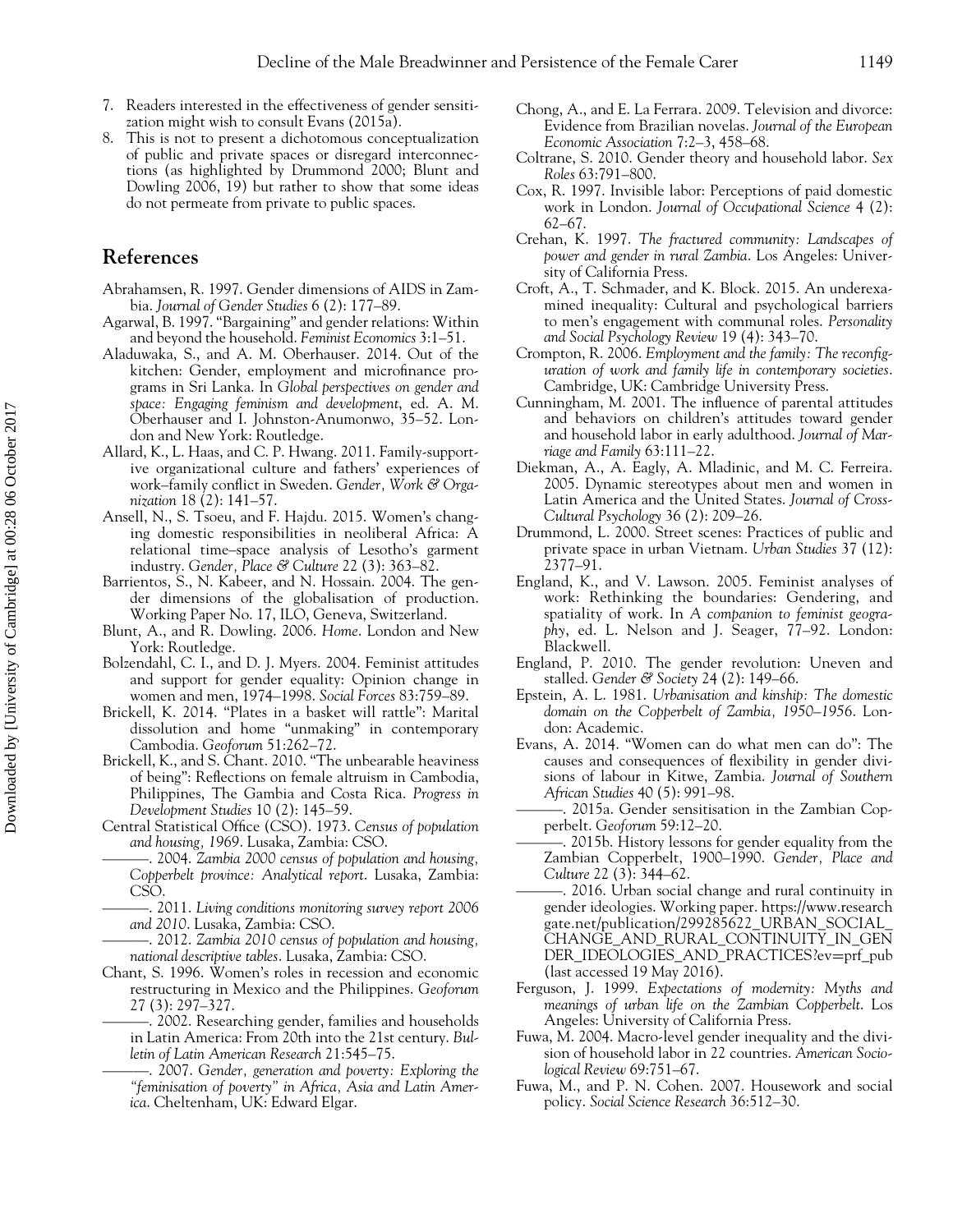- Gerson, K. 2011. The unfinished revolution: Coming of age in a new era of gender, work, and family. Oxford, UK: Oxford University Press.
- Greenstein, T. N. 2009. National context, family satisfaction, and fairness in the division of household labor. Journal of Marriage and Family 71:1039–51.
- Hansen, K. T. 2008. The informalization of Lusaka's economy: Regime change, ultra modern markets, and street vending, 1972–2004. In One Zambia: Many histories, ed. J.-B. Gewald, M. Hinfelaar, and G. Macola, 213–39. Leiden: Brill.
- Himmelweit, S., and M. Sigala. 2003. Internal and external constraints on mothers' employment. Working Paper No. 27, ESRC Future of Work Programme, Leeds.
- Huang, S., and B. S. A. Yeoh. 2007. Emotional labor and transnational domestic work: The moving geographies of "maid abuse" in Singapore. Mobilities 2 (2): 195–217.
- Hunter, M. 2010. Love in a time of AIDS. Bloomington: Indiana University Press.
- Jarvis, H., P. Kantor, and J. Cloke. 2009. Cities and gender. London and New York: Routledge.
- Kabeer, N. 1994. Reversed realities: Gender hierarchies in development thought. London: Verso.
- Kato-Wallace, J., G. Barker, M. Eads, and R. Levtov. 2014. Global pathways to men's caregiving: Mixed methods findings from the International Men and Gender Equality Survey and the Men Who Care study. Global Public Health: An International Journal for Research, Policy and Practice 9:706–22.
- Kedir, A., and L. Admasachew. 2010. Violence against women in Ethiopia. Gender, Place & Culture 17 (4): 437–52.
- Jensen, R., and E. Oster. 2009. The power of TV: Cable television and women's status in India. Quarterly Journal of Economics 124 (3): 1057–94.
- Lachance-Grzela, M., and G. Bouchard. 2010. Why do women do the lion's share of housework? A decade of research. Sex Roles 63:767–80.
- Lee, W. K. M. 2002. Gender ideology and the domestic division of labor in middle-class Chinese families in Hong Kong. Gender, Place & Culture 9 (3): 245– 60.
- Legerski, E., and M. Cornwall. 2010. Working-class job loss, gender, and the negotiation of household labor. Gender & Society 4 (4): 447–74.
- Levtov, R., N. van der Gaag, M. Greene, M. Kaufman, and G. Barker. 2015. State of the world's fathers: A MenCare advocacy publication. Washington, DC: Promundo, Rutgers, Save the Children, Sonke Gender Justice, and the MenEngage Alliance.
- Massey, D., and L. McDowell. 1994. A woman's place? In Space, place and gender, ed. D. Massey, 191–211. Cambridge, UK: Polity.
- McDowell, L. 1991. Life without father and Ford: The new gender order of post-Fordism. Transactions of the Institute of British Geographers 16 (4): 400–19.
	- ———. 2001. Father and Ford revisited: Gender, class and employment change in the new millennium. Transactions of the Institute of British Geographers 26 (4): 448–64.
	- ———. 2009. Working bodies: Interactive service employment and workplace identities. Chichester, UK: Wiley-Blackwell.
- McDowell, L., D. Perrons, C. Fagan, K. Ray, and K. Ward. 2005. The contradictions and intersections of class and gender in a global city: Placing working women's lives on the research agenda. Environment and Planning A 37:441–61.
- Meah, A. 2014. Reconceptualising masculinity through men's contributions to domestic foodwork. In Masculinities and place, ed. A. Gorman-Murray and P. Hopkins, 191–208. Farnham, UK: Ashgate.
- Mohammad, R. 2013. Making gender ma(r)king place: Youthful British Pakistani Muslim women's narratives of urban space. Environment and Planning A 45:1802–22.
- Moser, C., and J. Holland. 1997. Household responses to poverty and vulnerability: Vol. 4. Confronting crisis in Chawama, Lusaka, Zambia. Washington, DC: World Bank.
- Nagar, R. 2002. Women's theater and the redefinitions of public, private, and politics in North India. ACME: An International E-Journal for Critical Geographies 1 (1): 55–72.
- Nagar, R., V. Lawson, L. McDowell, and S. Hanson. 2002. Locating globalization: Feminist (re)readings of the subjects and spaces of globalization. Economic Geography 78 (3): 257–84.
- Powdermaker, H. 1962. Copper Town: Changing Africa. The human situation on the Rhodesian Copperbelt. New York: Harper & Row.
- Ramesh, R. 2013. NSPCC says reports of sexual abuse have soared after Jimmy Savile scandal. The Guardian. [http://www.theguardian.com/society/2013/aug/](http://www.theguardian.com/society/2013/aug/31/nspcc-reports-sexual-abuse-jimmy-savile) [31/nspcc-reports-sexual-abuse-jimmy-savile](http://www.theguardian.com/society/2013/aug/31/nspcc-reports-sexual-abuse-jimmy-savile) (last accessed 20 February 2016).
- Ridgeway, C. 2011. Framed by gender: How gender inequality persists in the modern world. Oxford, UK: Oxford University Press.
- Robinson, J. 2011. Cities in a world of cities: The comparative gesture. International Journal of Urban and Regional Research 35 (1): 1–23.
- Ross, M. 2008. Oil, Islam and women. American Political Science Review 102 (1): 107–23.
- Ruggles, S. 2015. Patriarchy, power, and pay: The transformation of American families, 1800–2015. Demography 52 (6): 1797–1823.
- Ruppanner, L. 2010. Cross-national reports of housework: An investigation of the gender egalitarianism measure. Social Science Research 39:963–75.
- Scott, J., S. Dex, H. Joshi, and A. Plagnol. 2012. Introduction. In Gendered lives: Gender inequalities in production and reproduction, ed. J. Scott, S. Dex, and A. Plagnol, 1–22. Cheltenham, UK: Edward Elgar.
- Silberschmidt, M. 1999. Women forget that men are the masters: Gender antagonism and socio-economic change in Kisii District, Kenya. Uppsala, Sweden: Nordiska Afrikainstitutet.
- Simpson, A. 2005. Sons and fathers/boys to men in the time of AIDS: Learning masculinity in Zambia. Journal of Southern African Studies 31:569–86.
- Slegh, H., G. Barker, A. Kimonyo, P. Ndolimana, and M. Batterman. 2013. "I can do women's work": Reflections on engaging men as allies in women's economic empowerment in Rwanda. Gender & Development 21:15–30.